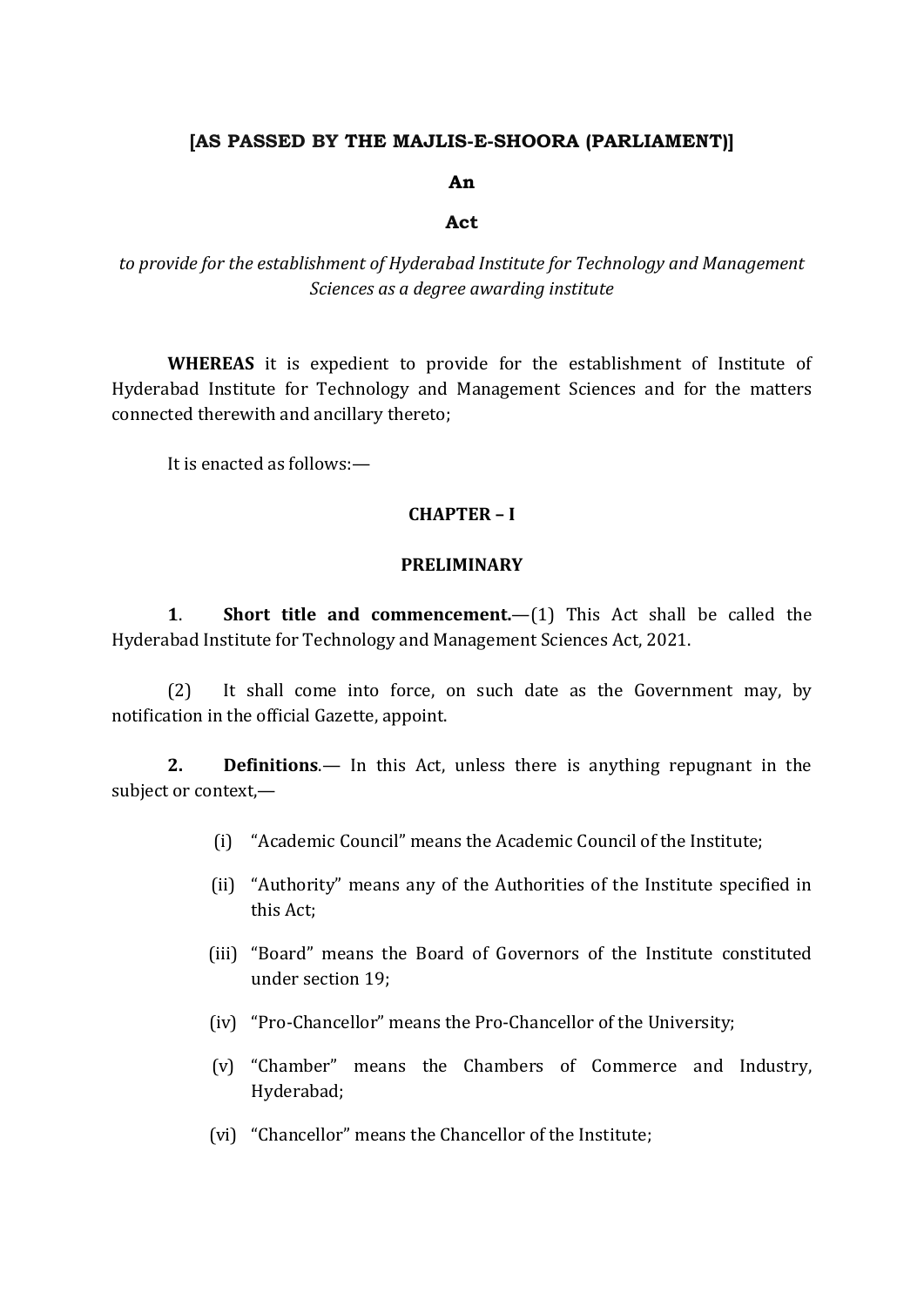- (vii) "Commission" means the Higher Education Commission set up under Higher Education Commission Ordinance, 2002 (LIII of 2002);
- (viii) "Dean" means the head of a Faculty or the head of an academic body granted the status of a Faculty by this Act or by the Statutes or Regulations;
- (ix) "Department" means a teaching department maintained and administered or recognized by the Institute in the manner prescribed;
- (x) "Director" means the head of an academic, research or administrative unit of the Institute established under the Statutes or Regulations in terms of the power delegated by this Act;
- (xi) "employees" means whole time teachers, officers and other staff appointed or inducted and paid by the Institute;
- (xii) "Faculty" means an administrative and academic unit of the Institute consisting of one or more departments as prescribed;
- (xiii) "Government" means the Federal Government;
- (xiv) "Institute" means the Hyderabad Institute for Technology and Management Sciences;
- (xv) "prescribed" means prescribed by Statutes, Regulations or Rules made under this Act;
- (xvi) "quality assurance" means assuring compliance to all such academic and administrative regulations, rules, polices or guidelines provided by the Commission or set by the Institute itself in above and beyond of those given by the Commission but not inconsistent with this Act;
- (xvii) "Rector" means the Rector of the Institute;
- (xviii) "Review Committee" means the Review Committee set up by the Chancellor in accordance with the provisions of section 8;
- (xix) "Schedule" means a Schedule to this Act;
- (xx) "Search Committee" means the Search Committee set up by the Chancellor under section 13;
- (xxi) "Statutes", "Regulations" and "Rules" means respectively the Statutes, the Regulations and the Rules made under this Act; *and*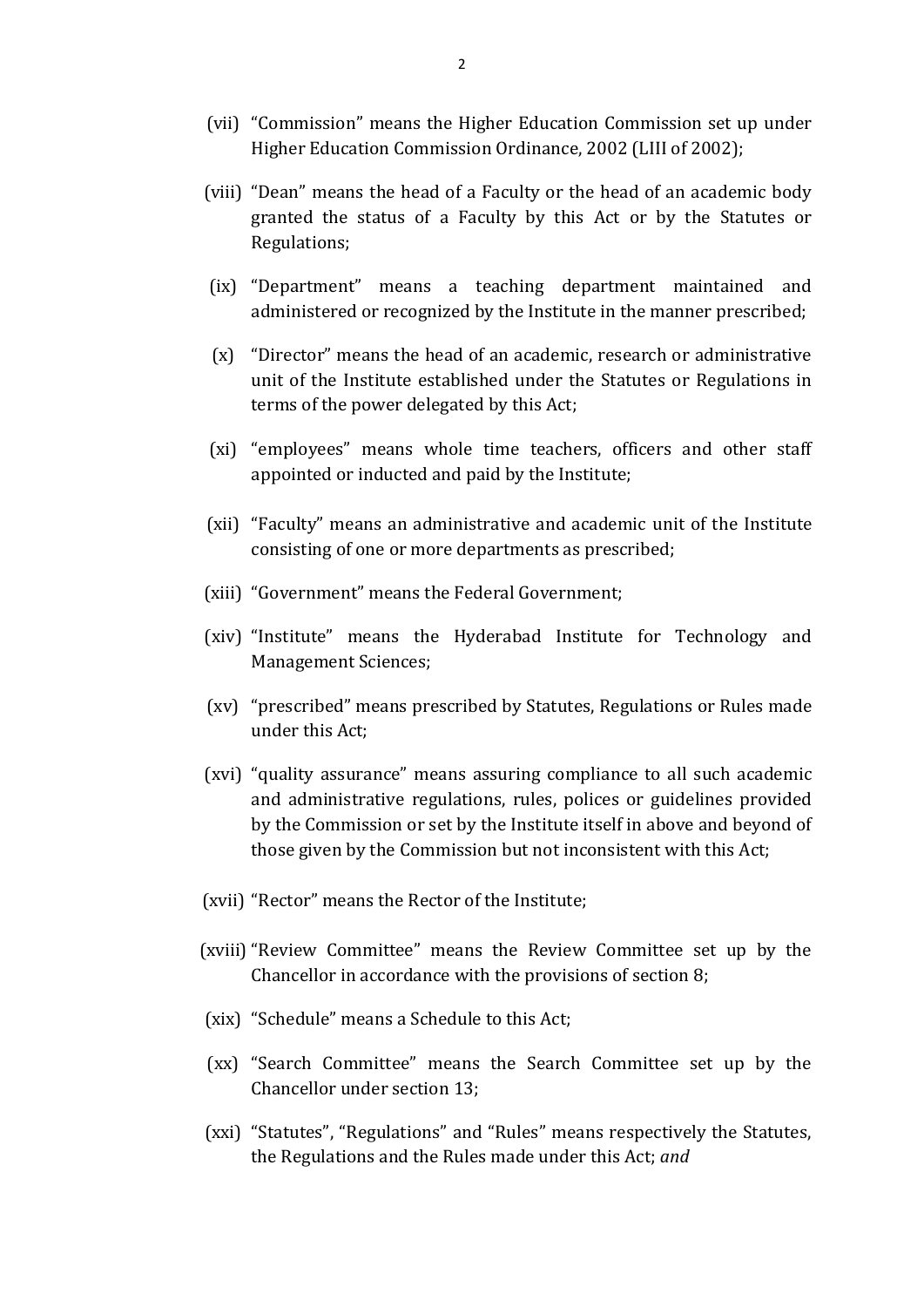(xxii) "Teachers" include Professors, Associate Professors, Assistant Professors and Lecturers engaged whole-time by the Institute and such other persons as may be declared by Regulations to be teachers.

# **CHAPTER – II**

#### **THE INSTITUTE**

**3. Incorporation.**— (1) The Hyderabad Institute for Technology and Management Sciences is hereby established as degree awarding institution.

- (2) The Institute shall have its campus in Hyderabad.
- (3) The Institute shall consist of the following, namely:-
	- (a) the Chancellor;
	- (b) the Pro-Chancellor;
	- (c) the Rector;
	- (d) the Deans and the Heads of Departments;
	- (e) the members of the Authorities of the Institute established under this Act;
	- (f) all Teachers and persons recognized as students of the Institute in accordance with terms prescribed from time to time; and
	- (g) all other full-time officers and members of the staff of the Institute.

(4) The Institute shall be a body corporate by the name of Hyderabad Institute for Technology and Management Sciences and shall have perpetual succession and a common seal and may sue and be sued by the said name.

(5) The Institute shall be competent to acquire and hold property, both movable and immovable, and to lease, sell or otherwise transfer any movable and immovable property which may have become vested in or been acquired by it.

(6) Notwithstanding anything contained in any other law for the time being in force, the Institute shall have academic, financial and administrative autonomy, including the power to employ officers, teachers and other employees on such terms as may be prescribed, subject to the terms of this Act and the Higher Education Commission Ordinance, 2002 (LIII of 2002).

**4. Powers and purposes of the Institute.**— (1) The Institute shall be a premier institute for advance studies and training and its curricula shall include promotion of special scientific and social studies.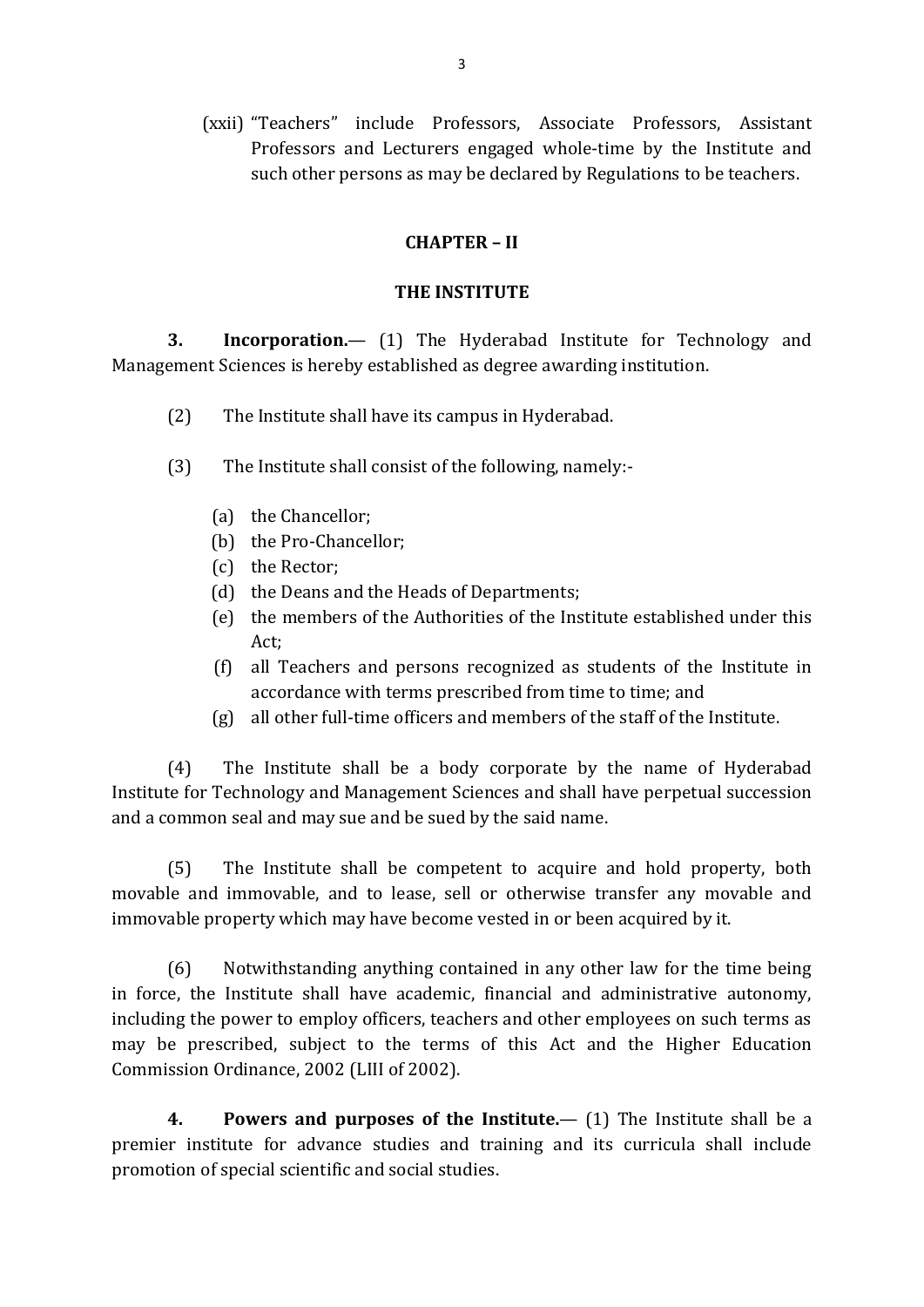- (2) Notwithstanding the aforesaid, the institute shall, *inter-alia*,
	- (i) provide for education and scholarships in such branches of knowledge as it may deem fit, and to make provision for research, service to society and for the application, advancement and dissemination of knowledge in such manner as it may determine;
	- (ii) prescribe courses of studies to be conducted by it;
	- (iii) develop, active and continued relationship with industrial, business and service sectors for curriculum design and implementation;
	- (iv) hold examinations and to award and confer degrees, diplomas, certificates and other academic distinctions to and on persons who have been admitted to and have passed its examinations under prescribed conditions;
	- (v) prescribe the terms and conditions of employment of the officers, teachers and other employees of the Institute and to lay down terms and conditions that may be different from those applicable to Government servants in general;
	- (vi) engage, where necessary, persons on contract of specified duration and to specify the terms of each such engagement;
	- (vii) confer honorary degrees or other distinctions on approved persons in the manner prescribed;
	- (viii) provide for such instruction to unorganized labour force through non-conventional courses as it may prescribe and to grant certificates and diplomas to such persons;
	- (ix) launch programmes for the exchange of students and teachers between the Institute and other universities, educational institutions and research organizations, inside as well as outside Pakistan;
	- (x) provide career counseling and job search service to students and alumni;
	- (xi) maintain linkages with alumni;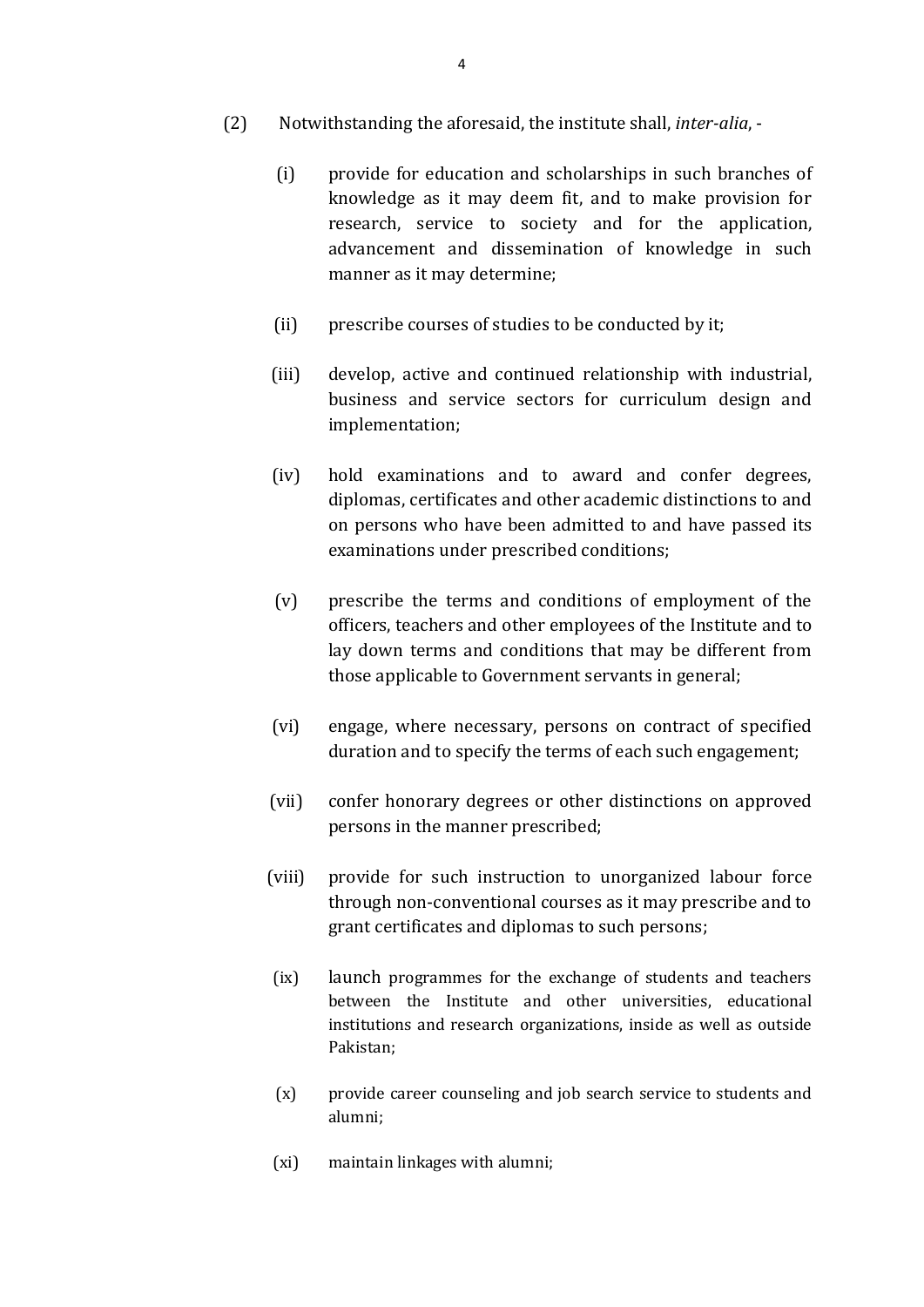- (xii) develop and implement fund-raising plans;
- (xiii) provide and support the academic development of the faculty of the Institute;
- (xiv) confer degrees on persons who have carried on independent research under prescribed conditions;
- (xv) accept the examinations passed and the period of study spent by students of the Institute at other universities and places of learning equivalent to such examinations and periods of study in the Institute, as it may prescribe and to withdraw such acceptance;
- (xvi) co-operate with other universities, public authorities or private organizations, inside as well as outside Pakistan, in such manner and for such purposes as it may prescribe;
- (xvii) establish Professorships, Associate Professorships, Assistant Professorships and Lecturerships and any other posts and to appoint persons thereto;
- (xviii) create posts for research, extensions, administration and other related purposes and to appoint persons thereto;
- (xix) establish and award financial assistance to students in need, fellowships, scholarships, bursaries, medals and prizes under prescribed conditions;
- (xx) establish teaching departments, schools, faculties, museums and other centers of learning for the development of teaching and research and to make such arrangements for their maintenance, management and administration as it may prescribe;
- (xxi) provide for the residence of the students of the Institute and to maintain halls of residence and to approve or license hostels and lodging;
- (xxii) maintain order, discipline and security in the Institute;
- (xxiii) promote the extra-curricular and recreational activities of such students and to make arrangements for promoting their health and general welfare;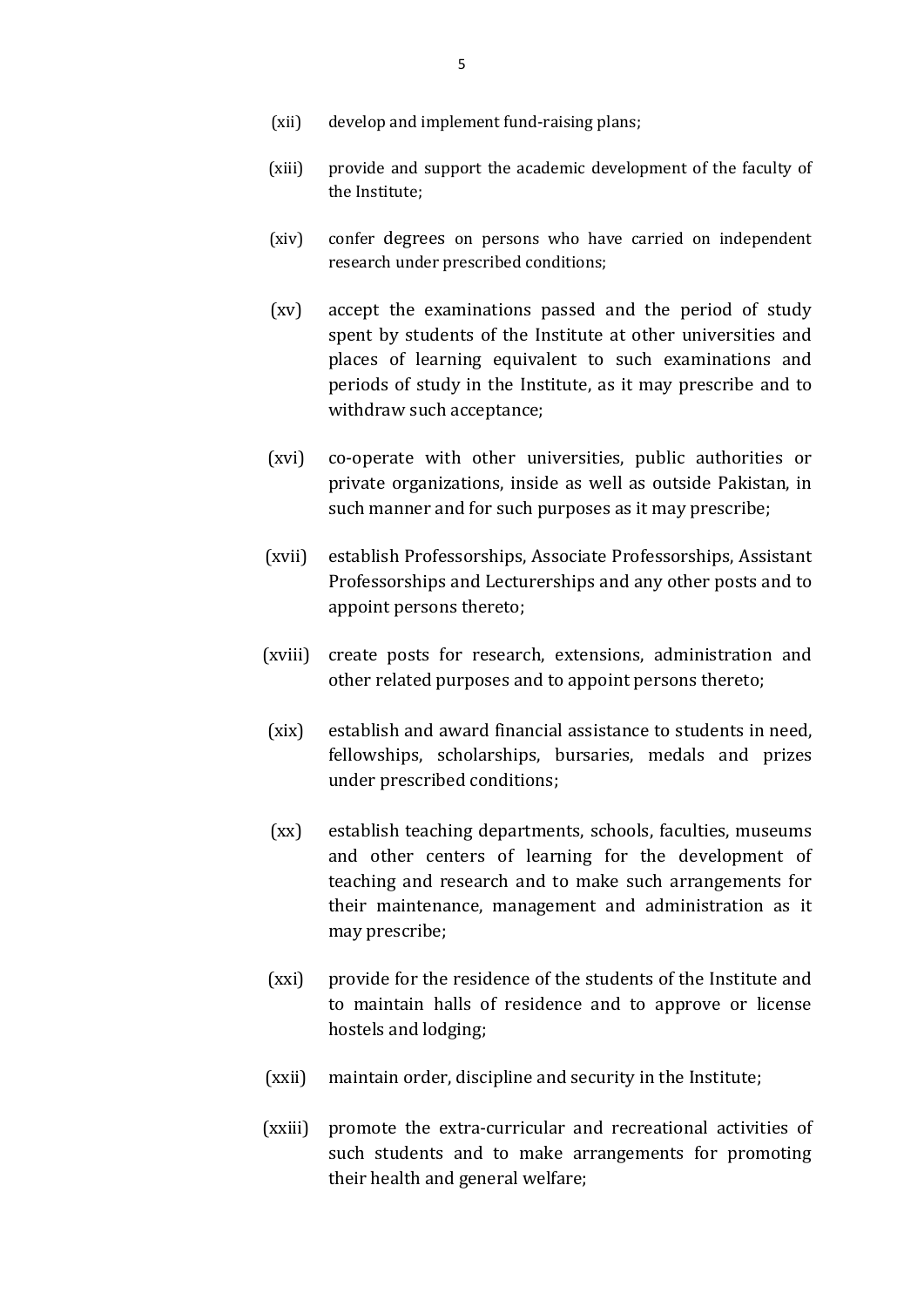- (xxiv) demand and receive such fees and other charges as it may determine;
- (xxv) make provision for research, advisory or consultancy services and with these objects to enter into arrangements with other institutions, public or private bodies, commercial and industrial enterprises under prescribed conditions;
- (xxvi) enter into, carry out, vary or cancel contracts;
- (xxvii) receive and manage property transferred and grants, contributions made to the Institute and to invest any fund representing such property, grants, bequests, trusts, gifts, donations endowments or contributions in such manner as it may deem fit;
- (xxviii) provide for the printing and publication of research and other works; *and*
- (xxix) do all such other acts and things, whether incidental to powers aforesaid or not, as may be requisite or expedient in order to further the objectives of the Institute as a place of education, learning and research.

**5. Institute open to all classes, creeds, etc**.— (1) The Institute shall be open to all persons of either gender and of whatever religion, caste, race, creed, class, colour or domicile and no person shall be denied the privileges of the Institute on the ground of gender, religion, race, class, colour, creed or domicile.

(2) The Institute shall admit students from all regions of the country on merit.

(3) An increase in any fee or charge that is in excess of ten percent per annum on an annual basis from the last such increase may not be made except in special circumstances and only with approval of the Board.

(4) The Institute shall launch financial aid programmes for students in need, to the extent considered feasible by the Board, given the resources are available, so as to enable admission and access to the Institute and the various opportunities provided by it to be based on merit rather than ability to pay.

**6. Teaching at the Institute**.— (1) The academic programmes of the Institute shall be conducted in the prescribed manner and may include lectures,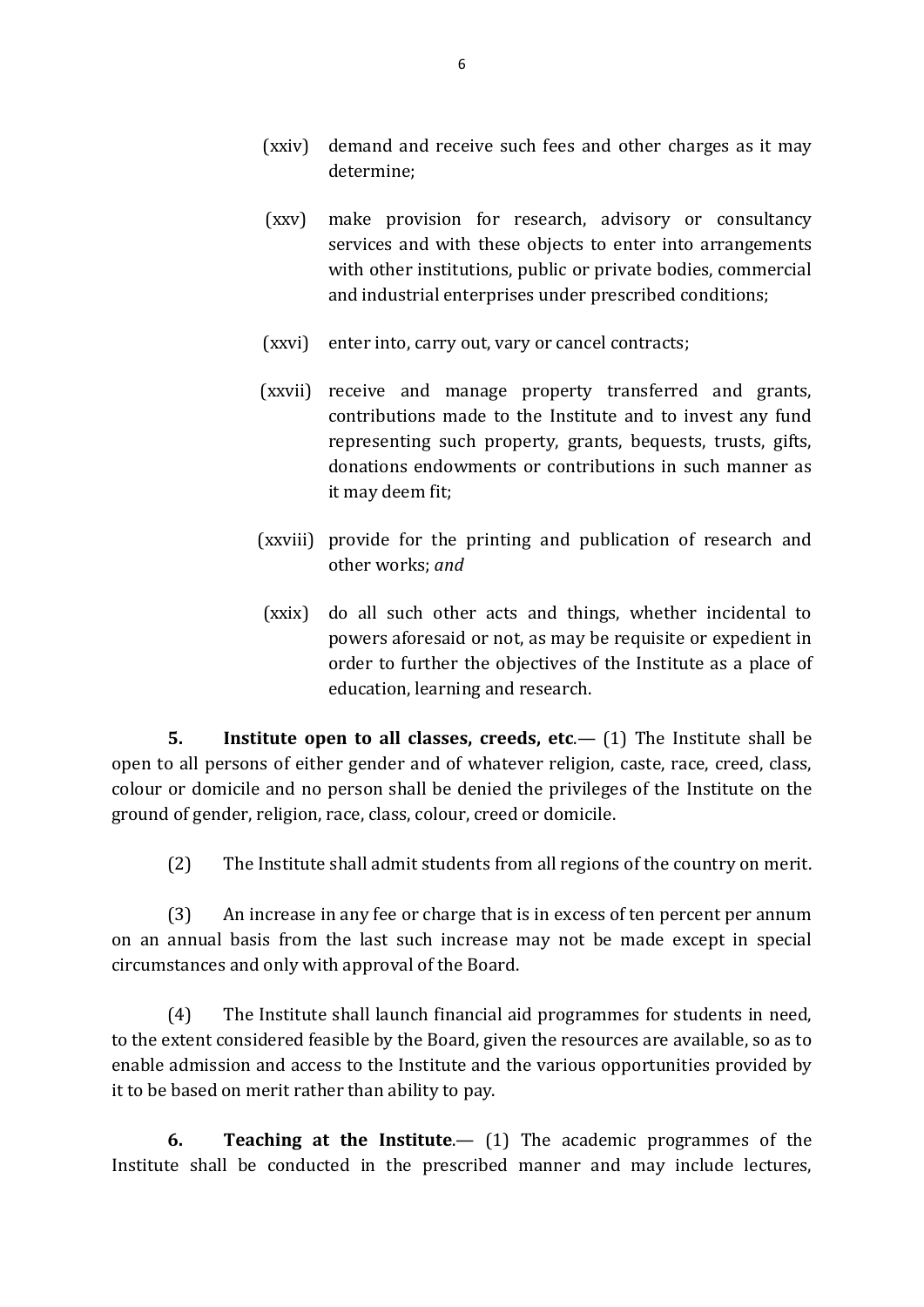tutorials, discussions, seminars, demonstrations, updated methods of instructions and practical work in laboratories, workshops, industries, technological parks and other government and private organizations.

(2) The Institute shall restrict to phase wise development of its academic programmes and having developed the necessary infrastructure and human resources. It shall launch its academic programmes subsequently.

(3) The degree awarding programmes of the Institute shall conform to the approved criteria of the Commission and shall be accredited by the respective accreditation councils, where deem necessary.

(4) The Institute may associate external examiners for the conduct of examinations.

(5) The authority responsible for organizing recognized teaching shall be such as may be prescribed.

(6) The Institute shall not affiliate any institution for the purpose to award degree.

# **CHAPTER – III**

# **OFFICERS OF THE INSTITUTE**

**7. Principal officers**.—The following shall be the principal officers of the Institute, namely:—

- (a) the Chancellor;
- (b) the Pro-Chancellor;
- (c) the Rector;
- (d) the Deans;
- (e) the Adviser Quality Assurance;
- (f) the Heads of the Departments;
- (g) the Registrar;
- (h) the Director Finance;
- (i) the Controller of Examinations; and
- (j) such other persons as may be prescribed by the Statutes or Regulations to be the principal officers of the Institute.

**8. Chancellor**.— (1) The President of Pakistan shall be the Chancellor of the Institute.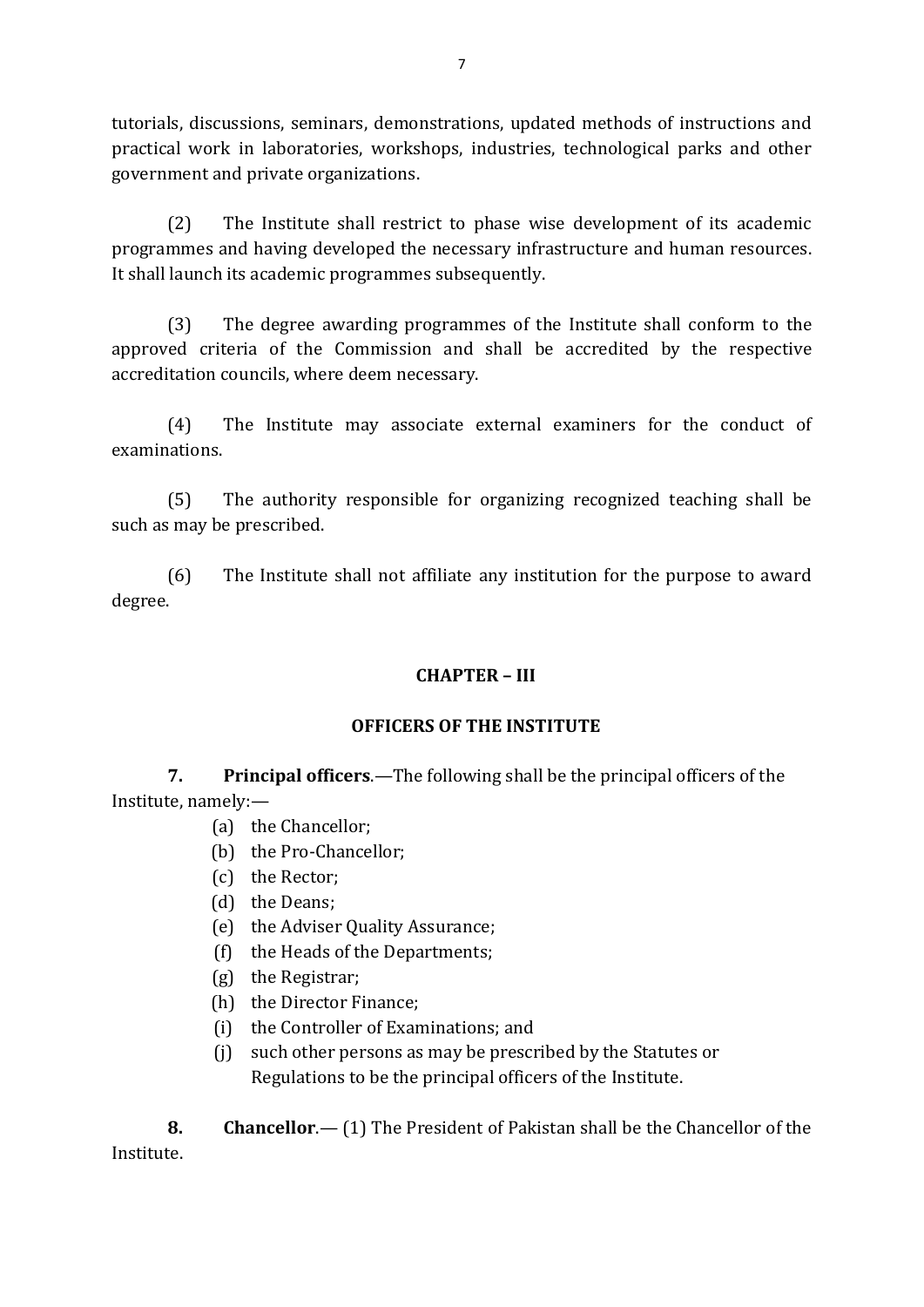(2) The Chairperson and the members of the Board, other than the *ex-officio* members, shall be appointed by the Chancellor from amongst the persons recommended by the Board in accordance with sub-section (2) of section 19.

(3) The Rector shall be appointed by the Chancellor from amongst the persons recommended by the Search Committee constituted under sub-section (2) of section 13.

(4) Every proposal to confer an honorary degree shall be subject to confirmation by the Chancellor.

(5) If the Chancellor is satisfied that serious irregularity or mismanagement with respect to the affairs of the Institute has occurred, he may,—

> (a) as regards proceedings of the Board, direct that specified proceedings be reconsidered and appropriate action taken within one month the directions having been issued:

Provided that if the Chancellor is satisfied that either no reconsideration has been carried out or that the reconsideration has failed to address the concern expressed, he may, after calling upon the Board to show cause in writing, appoint a Review Committee to examine and report to the Chancellor on the proceeding of the Board. The report of the Review Committee shall be submitted within such time as may be prescribed by the Chancellor. The Review Committee shall be drawn from persons of eminence in academics and in the fields of law, accountancy and administration:

Provided further that if the Chancellor is not satisfied with the findings of the report of the Review Committee, he may, by order in writing, annul such proceedings or orders; and

(b) as regards proceedings of any Authority or with respect to matters within the competence of any Authority other than the Board, direct the Board to exercise powers under section 20.

**9. Removal from the Board.**—(1) The Chancellor may, upon the recommendations of the Review Committee, remove any person from the membership of the Board on the ground that such person,—

- (a) has become of unsound mind; or
- (b) has become incapacitated to function as member of the Board; or
- (c) has been convicted by a court of law for an offence involving moral turpitude; or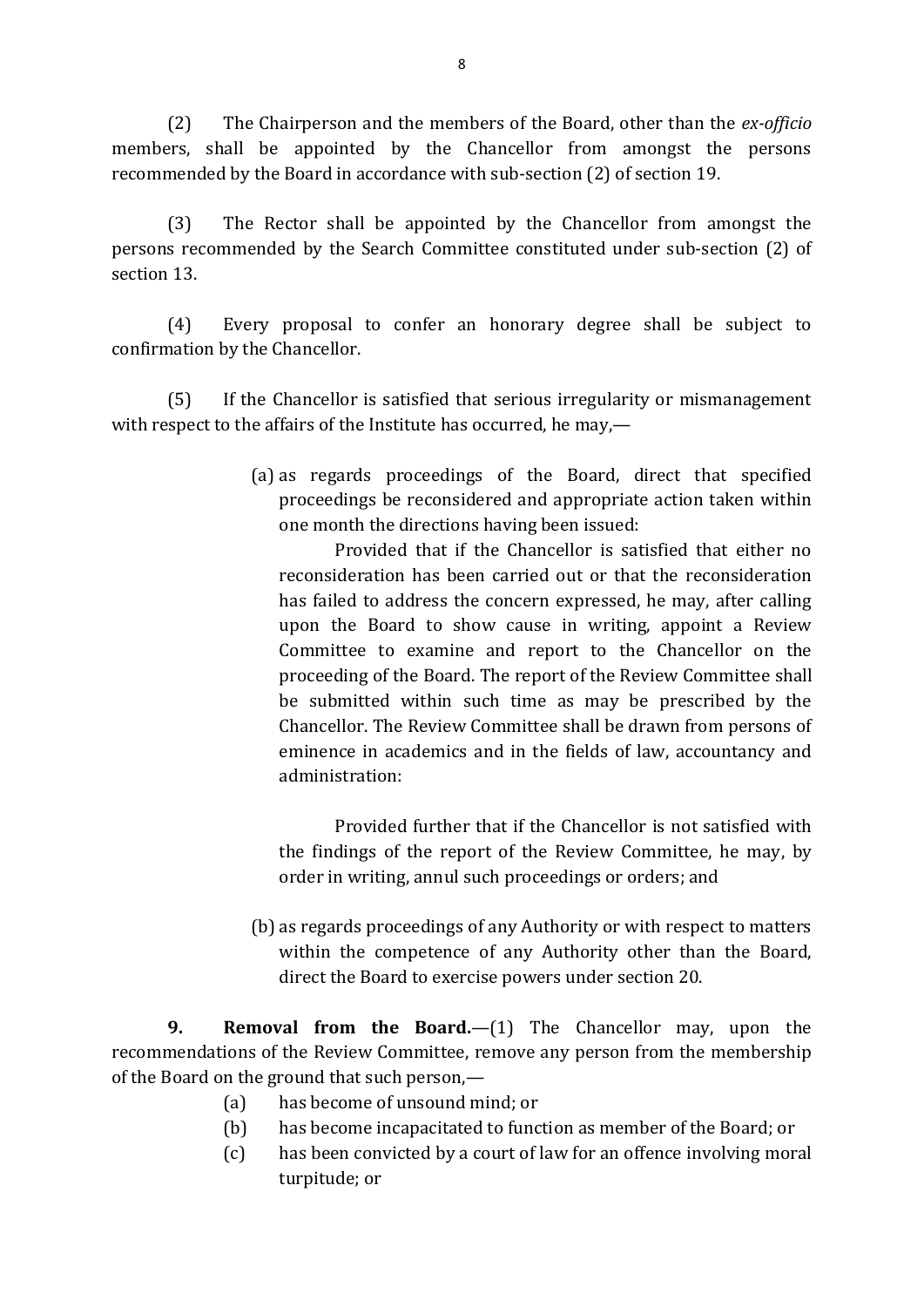- (d) has absented himself from two consecutive meetings without just cause; or
- (e) has been guilty of misconduct, including use of position for personal advantage of any kind or gross inefficiency in the performance of his functions:

Provided that the Chancellor shall constitute a Review Committee under sub-section (5) of section 8:

Provided further that prior to the removal of the member of the Board he shall be given an opportunity of being heard.

(2) The Chancellor shall remove any person from the membership of the Board on a resolution calling for the removal of such person supported by at least three fourths of the membership of the Board:

Provided that before passing such resolution, the Board shall provide the member concerned a fair hearing:

Provided further that the provisions of this section shall not be applicable to the Pro- Chancellor in his capacity as a member of the Board.

**10. Visitation.**—The Chancellor may cause an inspection or inquiry to be made in respect of any matter connected with the affairs of the Institute and shall, from time to time, direct any person or persons as he may deem fit to inquire into or carry out inspection.

**11. The Pro-Chancellor.** — (1) The Federal Minister in-charge of the Division to which the business of the Institute is assigned shall be the Pro-Chancellor of the Institute.

(2) The Pro-Chancellor shall preside over the meeting of the Board. He may appoint any member, other than *ex-officio*, to preside over the meeting in his absence.

(3) In absence of the Chancellor or during the Chancellor's inability to act or when the Chancellor so directs, the Pro-Chancellor shall exercise all powers and performs all functions of Chancellor.

**12. The Rector.**—(1) There shall be a Rector of the Institute who shall be an eminent academic, renowned researcher or a distinguished administrator and shall be appointed on such terms and conditions as may be prescribed.

(2) The Rector shall be the chief executive officer of the Institute responsible for all administrative and academic functions of the Institute and for ensuring that the provisions of this Act, Statutes, Regulations and Rules are faithfully observed in order to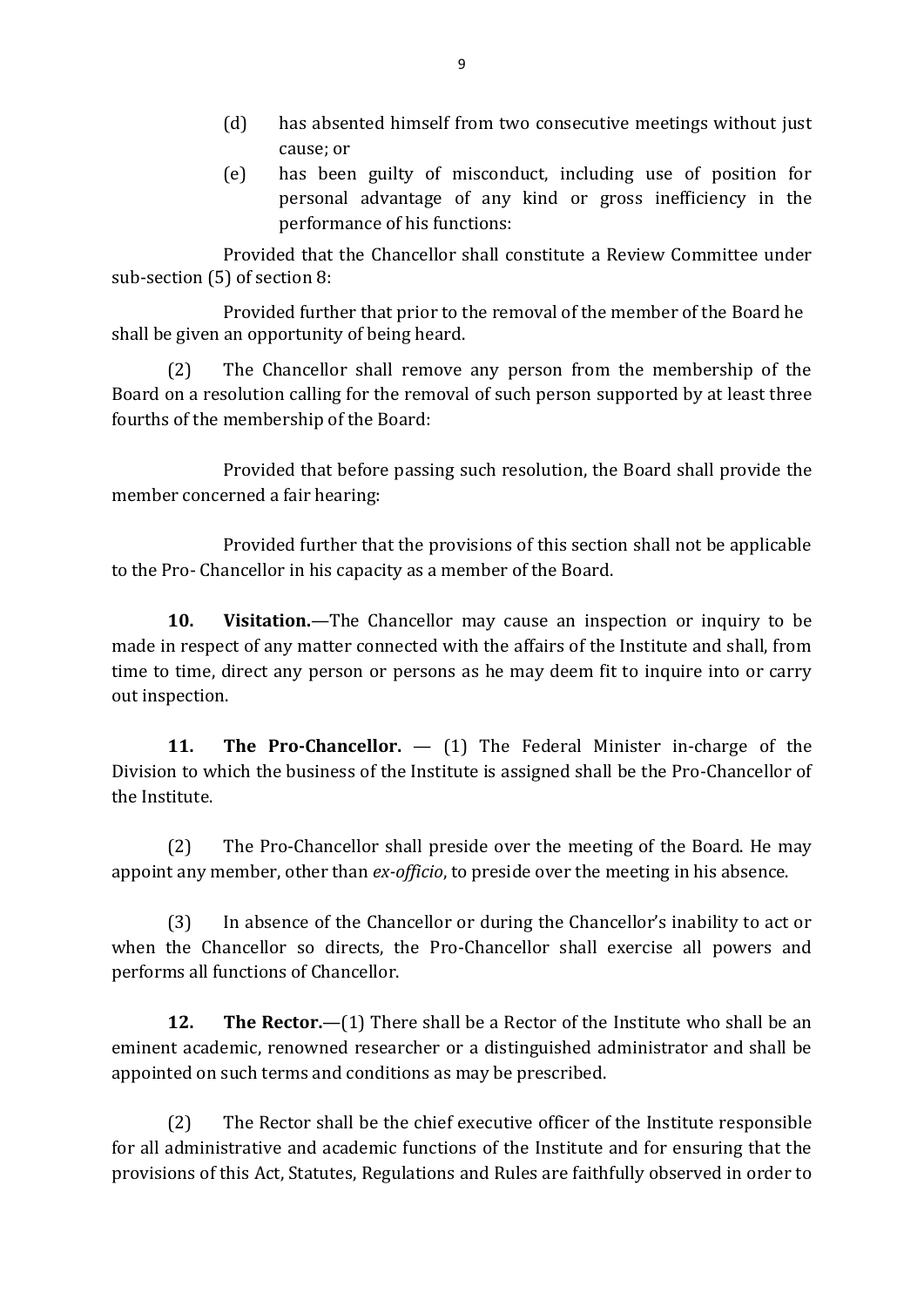promote the general efficiency and good order of the Institute. The Rector shall have all powers prescribed for this purpose including administrative control over the officers, teachers and other employees of the Institute.

(3) The Rector shall, if present, be entitled to attend any meeting of any Authority or body of the Institute.

(4) The Rector may, in an emergency that in his opinion requires immediate action ordinarily not in the competence of the Rector, take such action and forward, within seventy-two hours, a report of the action taken to the members of the Emergency Committee of the Board, to be set up by Statutes. The Emergency Committee may direct such further action as is considered appropriate.

- (5) The Rector shall also have the following powers, namely:—
	- (a) to direct teachers, officers and other employees of the Institute to take up such assignments in connection with examination, administration and such other activities in the Institute as he may consider necessary for the purposes of the Institute;
		- (b) to sanction by re-appropriation an amount not exceeding an amount prescribed by the Board for unforeseen item not provided for in the budget and report it to the Board at the next meeting;
		- (c) to make appointment of such categories of employees of the Institute and in such manner as may be prescribed by the Statutes;
		- (d) to suspend punish and remove in accordance with prescribed procedure, from service officers, teachers and other employees of the Institute except those appointed by or with the approval of the Board;
		- (e) to delegate, subject to such conditions as may be prescribed any of his powers under this Act to an officer or officers of the Institute; and
		- (f) to exercise and perform such other powers and functions as may be prescribed.

(6) The Rector shall preside at the convocation of the Institute in the absence of the Chancellor.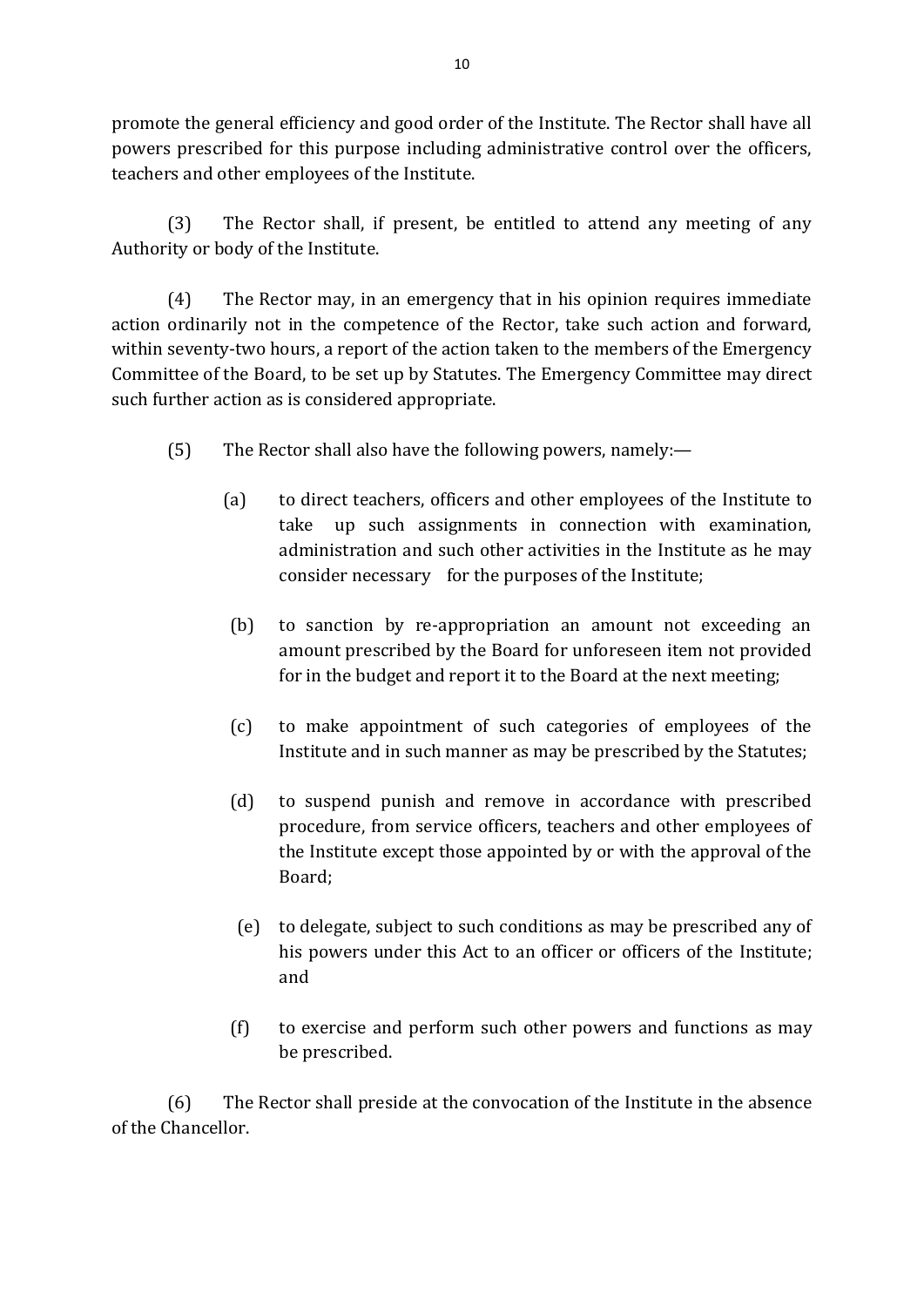(7) The Rector shall present an annual report before the Board within three months of the close of the academic year. The annual report shall present such information as regards the academic year under review as may be prescribed including disclosure of all relevant facts pertaining to,—

- (a) academics;
- (b) research;
- (c) administration; and
- (d) finances and audit.

(8) The annual report shall be made available, prior to its presentation before the Board, to all officers and Teachers and shall be published in such numbers as are required to ensure its wide circulation.

**13. Appointment and removal of the Rector**.—(1) The Rector shall be appointed by the Chancellor on the recommendations of the Search Committee.

(2) A Search Committee for the recommendation of persons suitable for appointment as Rector shall be constituted by the Chancellor on the date and in the manner prescribed by the Statutes and shall comprise three to five members to be nominated by the Chancellor. The Search Committee shall remain in existence till such time that the appointment of the next Rector has been made by the Chancellor.

(3) The Rector shall be appointed for a tenure of four years on such terms and conditions as may be prescribed by Statues. The incumbent Rector shall not be allowed any extension in his tenure but subject to eligibility he may again compete for the seat of Rector in accordance with the procedure prescribed.

(4) The Board may, pursuant to a resolution in this behalf passed by threefourths of its membership, recommend to the Chancellor the removal of the Rector on the ground of inefficiency, conviction of an offence of moral turpitude, physical or mental incapacity or gross misconduct, including misuse of position for personal advantage of any kind:

Provided that the Chancellor may make a reference to the Board stating the instances of inefficiency, moral turpitude or physical or mental incapacity or gross misconduct on the part of the Rector that have come to his notice. After consideration of the reference the Board may, pursuant to a resolution in this behalf passed by twothirds of its membership, recommend to the Chancellor the removal of the Rector:

Provided further that prior to a resolution for the removal of the Rector being voted upon the Rector shall be given an opportunity of being heard.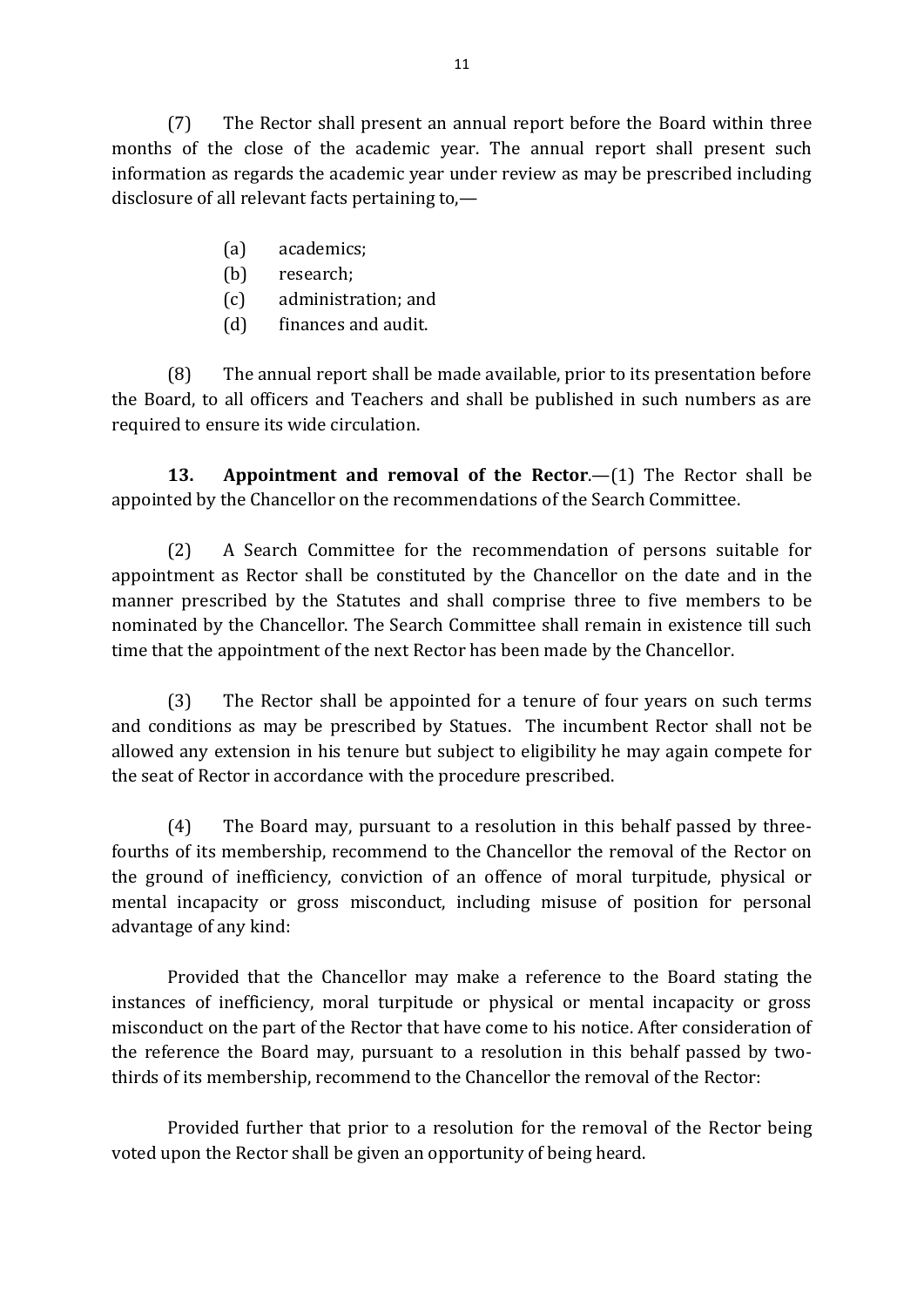(5) A resolution recommending the removal of the Rector shall be submitted to the Chancellor forthwith. The Chancellor may accept the recommendation and order removal of the Rector or return the recommendation to the Board.

(6) At any time when the office of the Rector is vacant, or the Rector is absent or is unable to perform the functions of his office due to illness or some other cause, the senior most professor of the Institute shall perform the duties of the Rector till the appointment of new Rector or his return to office.

**14. Registrar.**—(1) There shall be a Registrar of the Institute to be appointed by the Board on the recommendation of the Rector, on such terms and conditions as may be prescribed.

(2) The experience as well as the professional and academic qualifications necessary for appointment to the post of the Registrar shall be as may be prescribed.

- (3) The Registrar shall be a full-time officer of the Institute and shall,—
	- (a) be the administrative head of the secretariat of the Institute and be responsible for the provision of secretarial support to the Principal Officers of the Institute;
	- (b) be the custodian of the common seal and the academic records of the Institute;
	- (c) maintain a register of registered graduates in the prescribed manner;
	- (d) supervise the process of election, appointment or nomination of members to the various authorities and other bodies in the prescribed manner; and
	- (e) perform such other duties as may be prescribed.

(4) The term of office of the Registrar shall be a renewable period of three years:

Provided that the Board may, on the advice of the Rector, terminate the appointment of the Registrar on grounds of inefficiency or misconduct in accordance the prescribed procedure.

**15. Director Finance.**—(1) There shall be a Director Finance of the Institute to be appointed by the Board on the recommendation of the Rector, on such terms and conditions as may be prescribed.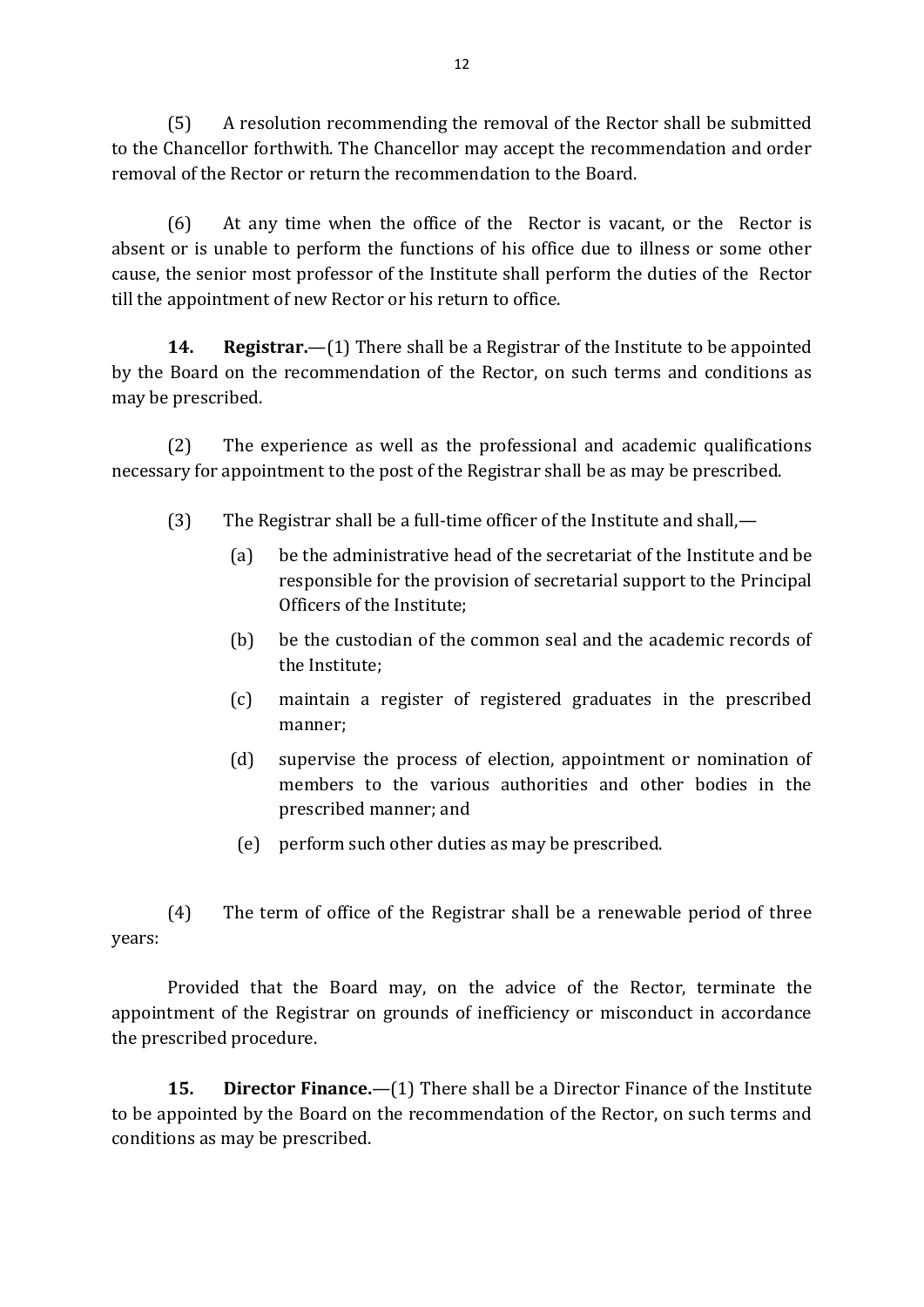(2) The experience and the professional and academic qualifications necessary for appointment to the post of the Director Finance shall be as may be prescribed.

(3) The Director Finance shall be the chief financial officer of the Institute and shall,—

- (a) manage the assets, liabilities, receipts, expenditures, funds and investments of the Institute;
- (b) prepare the annual and revised budget estimates of the Institute and present them to the Board for approval;
- (c) ensure that the funds of the Institute are expended on the purposes for which they are provided;
- (d) have the accounts of the Institute audited annually so as to be available for submission to the Board within six months of the close of the financial year; and
- (e) perform such other duties as may be prescribed.

(4) The term of office of the Director Finance shall be a renewable period of three years:

Provided that the Board may, on the advice of the Rector, terminate the appointment of the Director Finance on grounds of inefficiency or misconduct in accordance with the prescribed procedure.

**16. Controller of Examinations.**— (1) There shall be a Controller of Examinations to be appointed by the Board on the recommendation of the Rector, on such terms and conditions as may be prescribed.

(2) The minimum qualifications necessary for appointment to the post of the Controller of Examinations shall be as may be prescribed.

(3) The Controller of Examinations shall be a full-time officer of the Institute and shall be responsible for all matters concerned with the conduct of examinations and perform such other duties as may be prescribed.

(4) The Controller of Examinations shall be appointed for a renewable term of three years:

Provided that the Board may, on the advice of the Rector, terminate the appointment of the Controller of Examinations on grounds of inefficiency or misconduct in accordance with the prescribed procedure.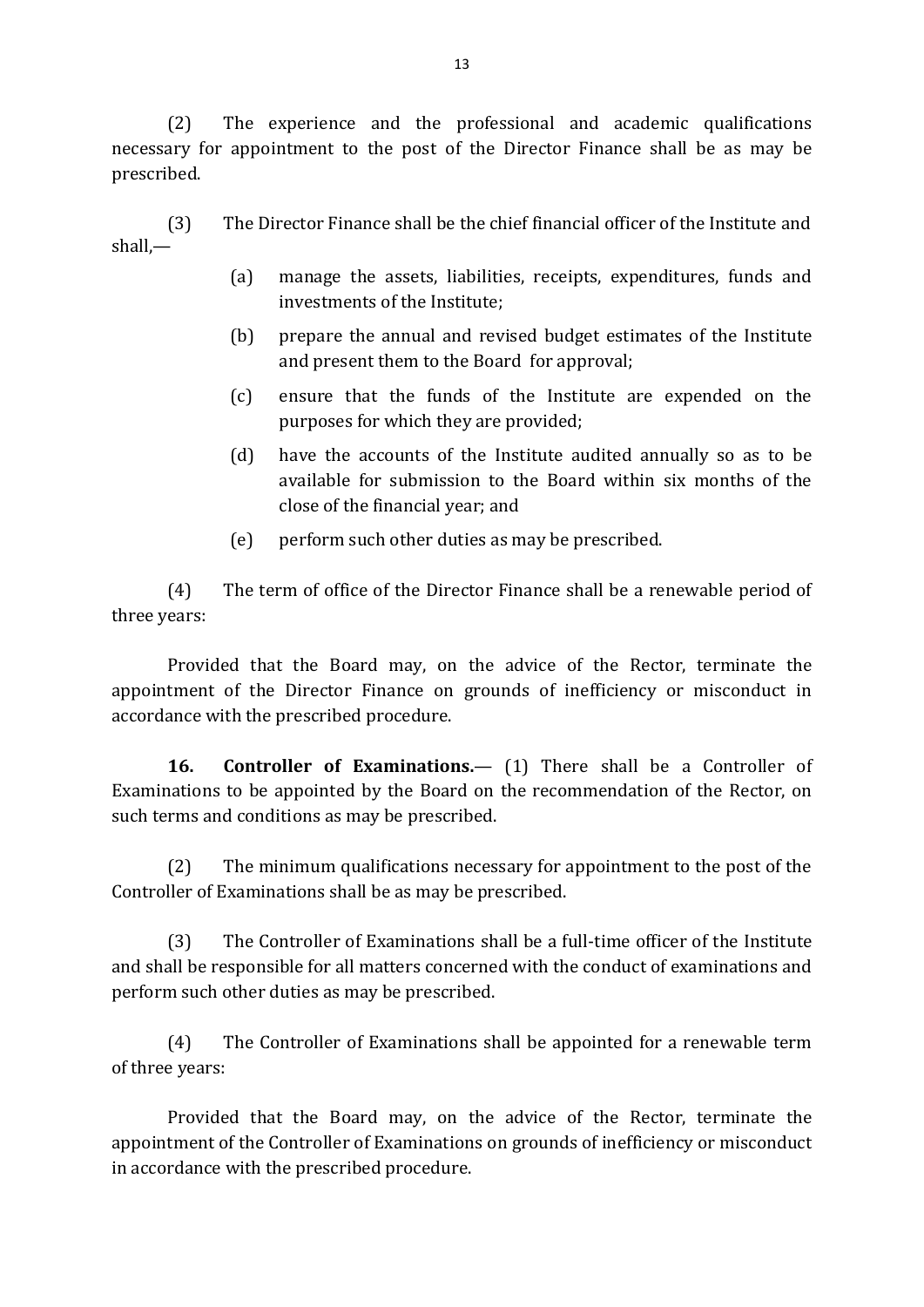**17. Adviser Quality Assurance.-** (1) There shall be an Adviser Quality Assurance of the Institute, equivalent to the status of Dean, to be appointed by the Board on the recommendation of the Rector, on such terms and conditions as may be prescribed.

(2) The experience as well as the professional and academic qualifications necessary for appointment to the post of the Adviser Quality Assurance shall be as may be prescribed.

(3) The Adviser Quality Assurance shall be a full time officer of the Institute and shall-

- (a) be the quality auditor of the Institute and be responsible to facilitate Rector in quality assurance in terms of clause (xvi) of section 2;
- (b) be the principal officer and *ex-officio* member of the Academic Council of the Institute in terms of sections 7 and 21;
- (c) coordinate with all the departments, as shall be required, for performing his responsibilities as specified in clause (a) of subsection (3) and shall directly report to the Rector;
- (d) release an annual compliance report of the Institute based on his findings while performing his responsibilities as specified in clause(a) of sub-section (3) for review of the Board.

(4) The Board may, on the advice of the Rector, terminate the appointment of the Adviser Quality Assurance on grounds of inefficiency or misconduct in accordance with the prescribed procedure.

# **CHAPTER – IV**

# **AUTHORITIES OF THE INSTITUTE**

**18. Authorities.**—(1) The following shall be the Authorities of the Institute, namely:—

- (a) Authorities established by this Act shall be,—
	- (i) the Board of Governors;
	- (ii) the Academic Council; and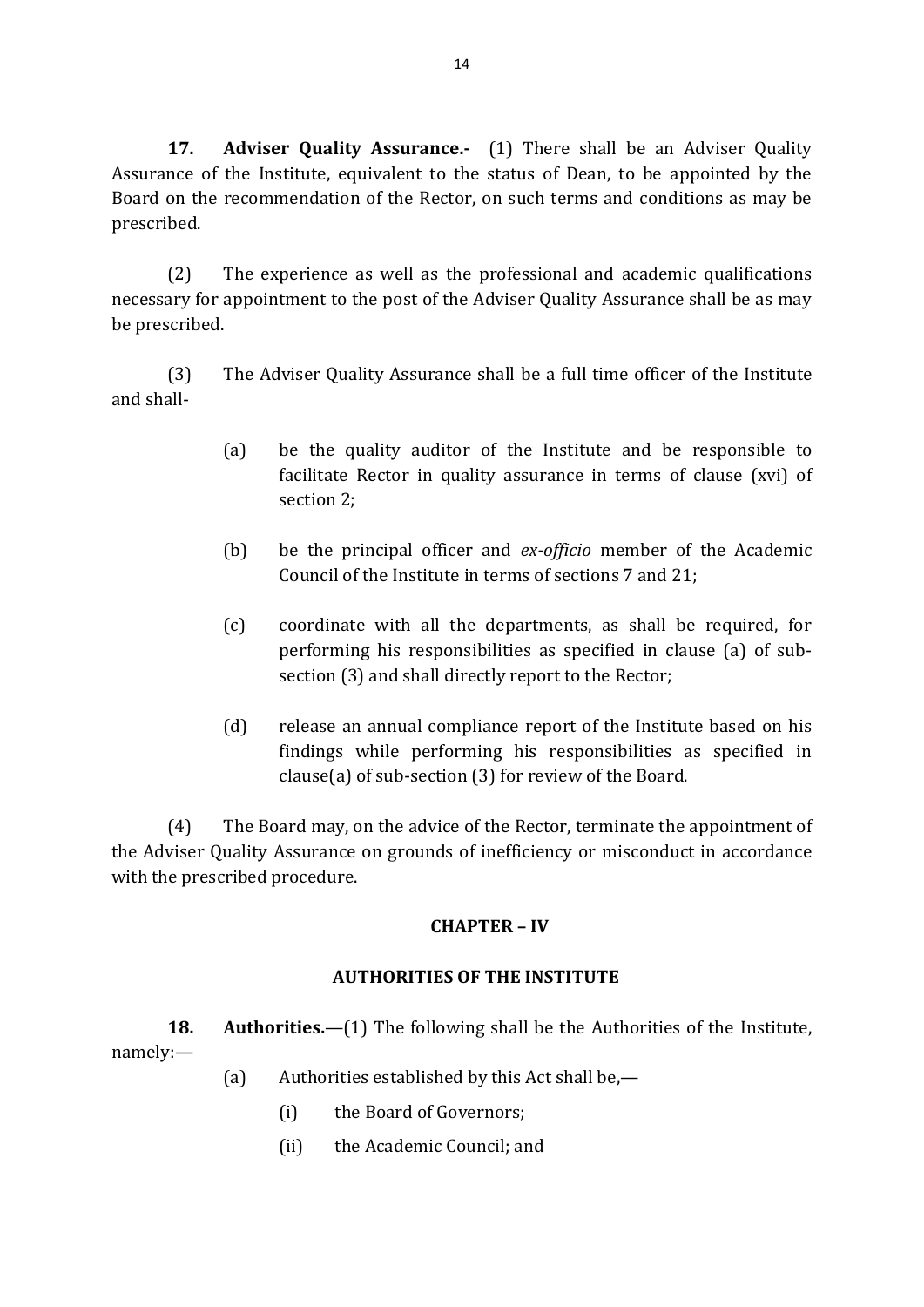- (b) Authorities to be established by the Statutes shall be,—
	- (i) Graduate Studies and Research Board;
	- (ii) Search Committee for the appointment of the Rector;
	- (iii) Finance and Planning Committee; and
	- (iv) Selection Boards.

(2) The Board of Governors and the Academic Council may set up such other committees or sub-committees, by whatever name described, as are considered desirable through Statutes or Regulations as appropriate. Such committees or subcommittees shall be Authorities of the Institute for the purposes of this Act.

**19. Board of Governors.**—(1) The body responsible for the governance of the Institute shall be described as the Board of Governors and shall consist of the following, namely:—

- (a) the Pro-Chancellor;
- (b) the Rector, *ex-officio*;
- (c) the Pro-Chancellor of the Commission or his nominee, *ex-officio*;
- (d) Secretary or his nominee as *ex-officio* of the Ministry to which business of this Act stands allocated;
- (e) one person to be nominated by the Government of from among persons who are engineers, scientists, technologists or industrialists of repute;
- (f) two professors of the Institute to be nominated by the Academic Council;
- (g) three persons of outstanding merit in the field of education, engineering or science, industry, business and administration to be nominated by the Chancellor; and
- (h) two persons from industrial and business sectors of the country to be nominated by the Chancellor on the recommendation of the Chamber.

(2) Appointments of persons described in clauses (h) and (i) of sub-section (1) shall be made from amongst a panel of three names for each vacancy recommended by the Board or Chamber as the case may be:

Provided that effort shall be made, without compromising on quality or qualification, to give fair representation to women on the Board:

Provided further that as regards the persons described in clause (g) of subsection (1) the Board shall prescribe a procedure for appointment of professors to the Board.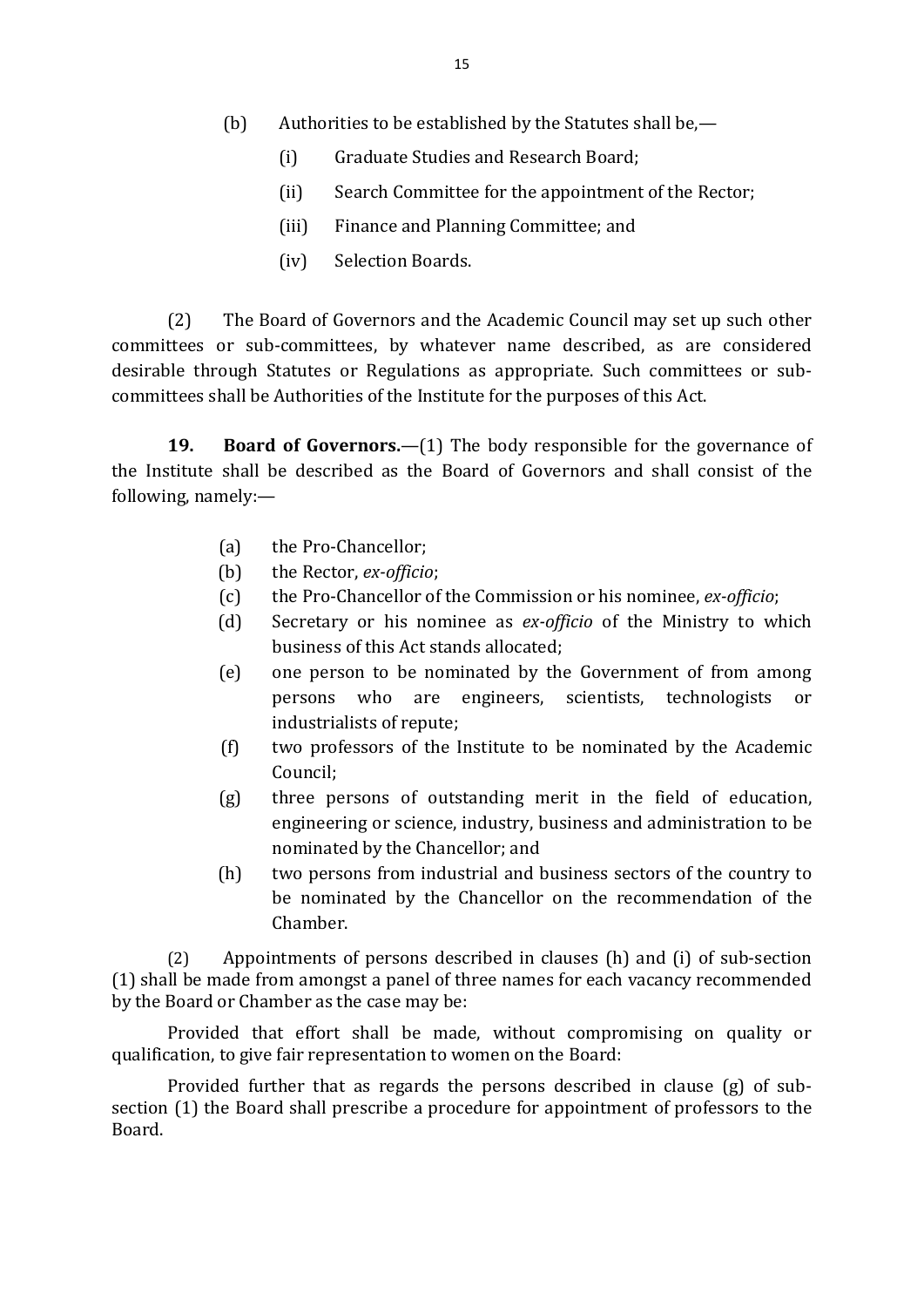(3) The members of the Board, other than *ex-officio* members, shall hold office for three years:

Provided that no person, other than an *ex-officio* member, shall serve on the Board for more than two consecutive terms.

(4) The Board shall meet at least twice in a calendar year on such dates as may be fixed by the Pro-Chancellor.

(5) A special meeting may be called at any time on the direction of the Chancellor or on a requisition made by not less than five members of the Board to consider a matter of urgent nature.

(6) Not less than seven clear days' notice of a special meeting shall be given to the members of the Board and the agenda of the meeting shall be restricted to the matter for which the special meeting is called.

(7) Service on the Board shall be on honorary basis, provided that actual expenses may be reimbursed as may be prescribed.

(8) Unless otherwise prescribed by this Act, all decisions of the Board shall be taken on the basis of the opinion of the majority of the members present. In the event of the members being evenly divided on any matter the person presiding over the meeting shall have a casting vote.

(9) The quorum for a meeting of the Board shall be two-third of its membership, a fraction being counted as one.

(10) The Registrar shall be the Secretary of the Board.

**20. Powers and functions of the Board**.— (1) The Board shall have the power of general supervision over the Institute and shall hold the Rector and the Authorities accountable for all the functions of the Institute. The Board shall have all powers of the Institute not expressly vested in an Authority or officer by this Act and all other powers not expressly mentioned by this Act that are necessary for the performance of its functions.

(2) Without prejudice to the generality of the foregoing powers, the Board shall have the following powers, namely:—

> (a) to take decisions on questions of policy relating to the administration and working of the Institute;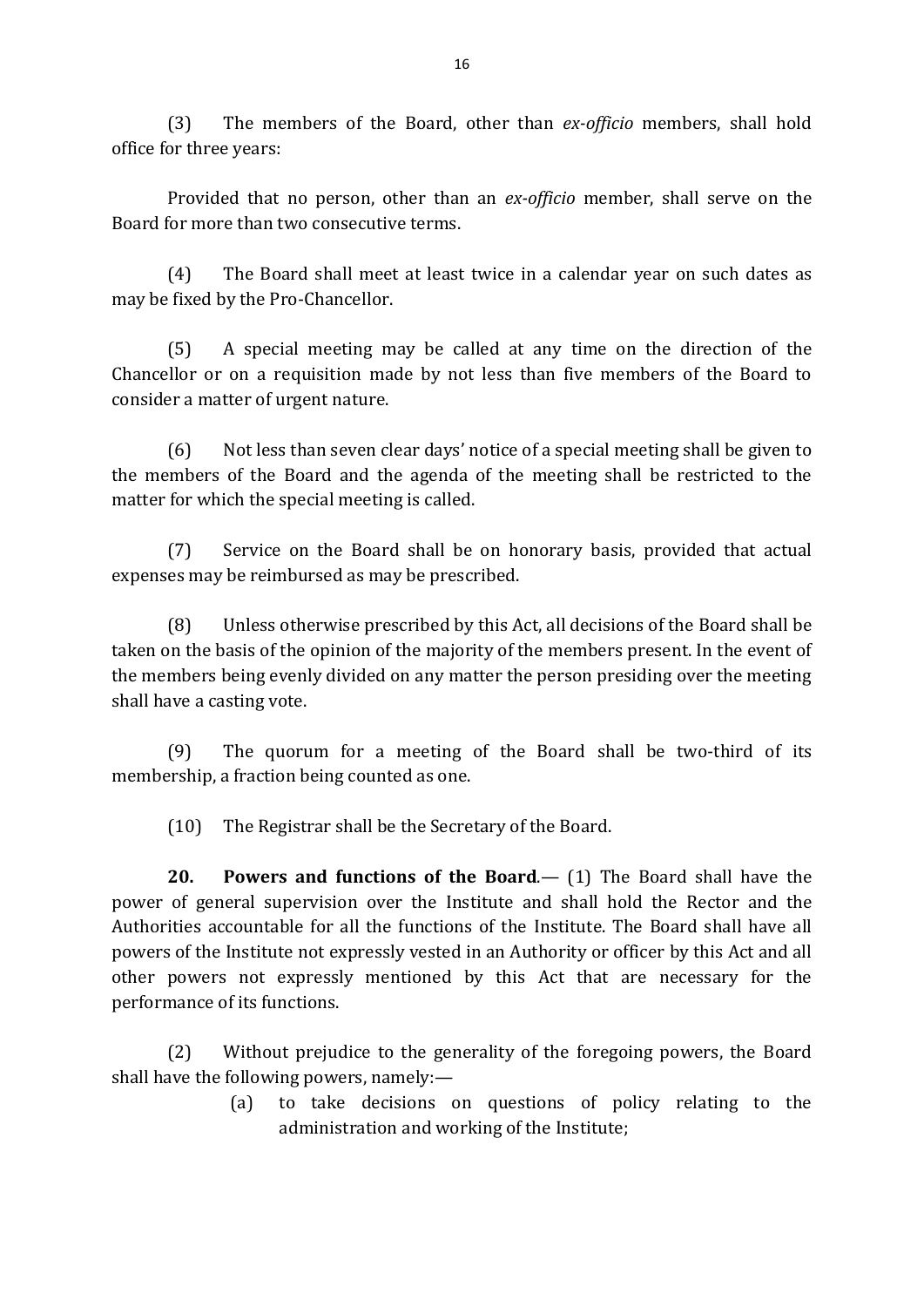- (b) to oversee the quality and relevance of the Institute's academic programmes and to review the academic affairs of the Institute in general;
- (c) to hold control and lay down policy for the administration of the property, funds and investments of the Institute, including the approval of the sale and purchase or acquisition of immovable property;
- (d) to approve the proposed annual plan of work, the annual and revised budgets, the annual report and the annual statement of account;
- (e) to approve the appointment of the Deans, Professors, Associate Professors and such other senior faculty and senior administrators as may be prescribed;
- (f) to create professional, research and administrative posts and such other posts as may be required to carry out for the purpose of the Institute and set the terms and conditions of appointment of all officers, teachers and other employees of the Institute;
- (g) to suspend, punish or remove from service employees of the Institute in the manner as may be prescribed after due inquiry and justice;
- (h) to approve the Statutes and Regulations proposed by the Academic Council or other authorities of the Institute:

Provided that Board may frame Statute or Regulation on its own initiative and approve it after calling for the advice of the relevant authority of the Institute, as the case may be;

- (i) to recommend to the Chancellor removal of any member of the Board in accordance with the provisions of this Act;
- (j) to make appointment of members of the Academic Council, other than *ex officio* members, in accordance with the provisions of this Act;
- (l) to appoint Emeritus Professors on such terms and conditions as may be prescribed;
- (m) to remove any person from the membership of any Authority if such person,—
	- (i) has become of unsound mind;
	- (ii) has become incapacitated to function as member of such Authority; or
	- (iii) has been convicted by a court of law for an offence involving moral turpitude; and
- (n) to determine the form, provide for the custody and regulate the use of the common seal of the Institute.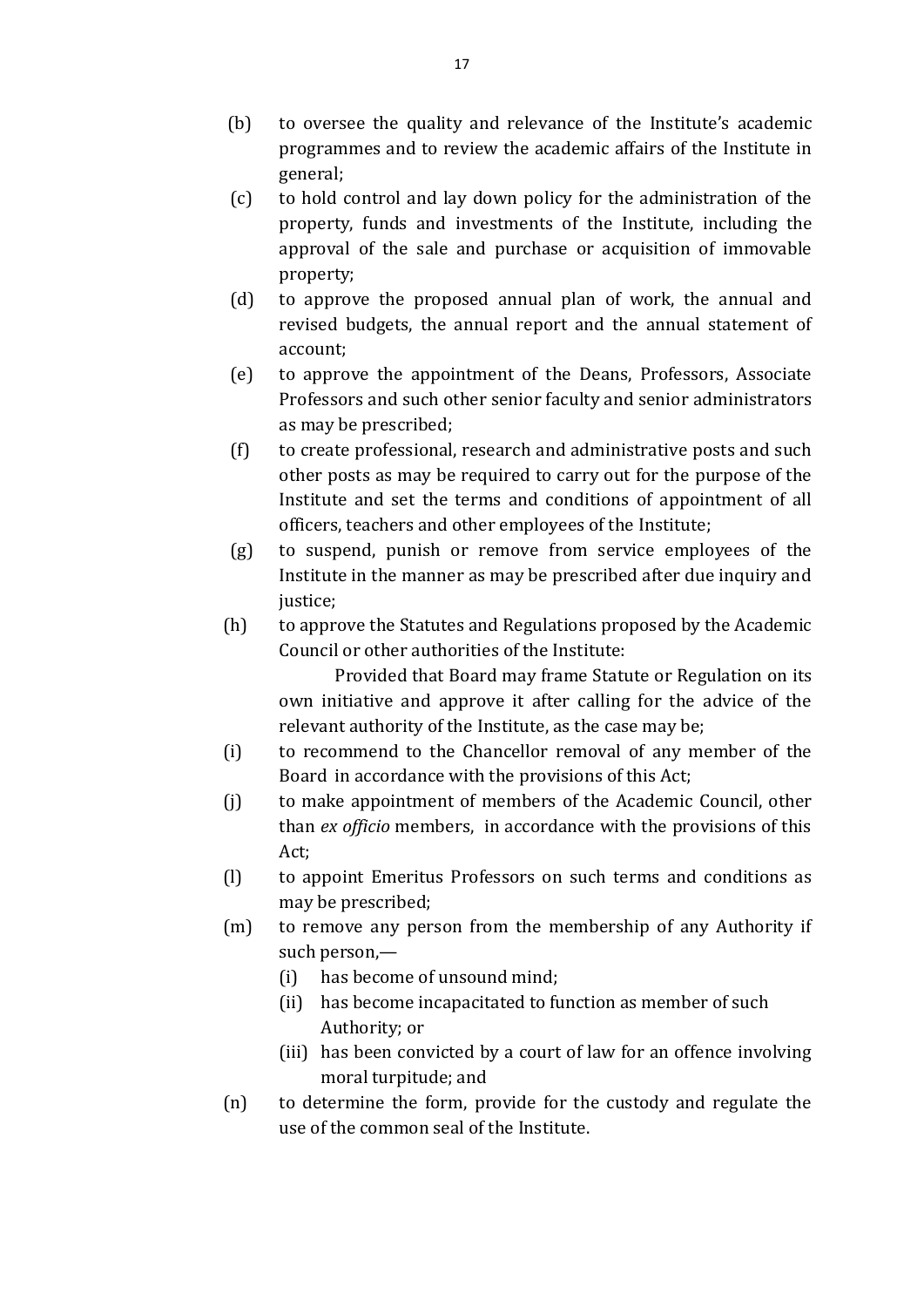(3) The Board may, subject to the provisions of this Act delegate all or any of the powers and functions of any Authority, officer or employee of the Institute, to any Authority, committee, officer or employee for the purpose of exercising such powers and performing such functions and for this purpose the Board may create new posts or positions in the Institute.

**21. Academic Council.**— (1) There shall be an Academic Council of the Institute consisting of the following, namely:—

- (a) the Rector who shall be its Chairperson;
- (b) the Deans;
- (c) the Adviser Quality Assurance;
- (d) the Heads of all the teaching Departments;
- (e) all Professors including Emeritus Professors;
- (f) the Director Finance;
- (g) the Controller of Examination;
- (h) the Librarian;
- (i) the Registrar who shall be the secretary of the Academic Council; and
- (j) five eminent professors from other degree awarding institutions in the area relevant to the Institute to be nominated by the Board.
- (2) The Academic Council shall meet at least once in each quarter.

(3) The quorum for meeting of the Academic Council shall be two-third on the total number of members, a fraction being counted as one.

(4) The members, other than *ex-officio members*, shall hold office for three years.

**22**. **Powers and functions of the Academic Council.**— (1) The Academic Council shall be the principal academic body of the Institute and shall subject to the provisions of this Act and the Statutes, have the power to lay down proper standards of instructions, research and examinations and to regulate and to promote the academic life of the Institute.

(2) Without prejudice to the generality of the foregoing powers and subject to the provisions of this Act and the Statutes, the Academic Council shall have the power to—

- (a) approve the policies and procedures pertaining to the quality of academic programmes;
- (b) approve academic programmes;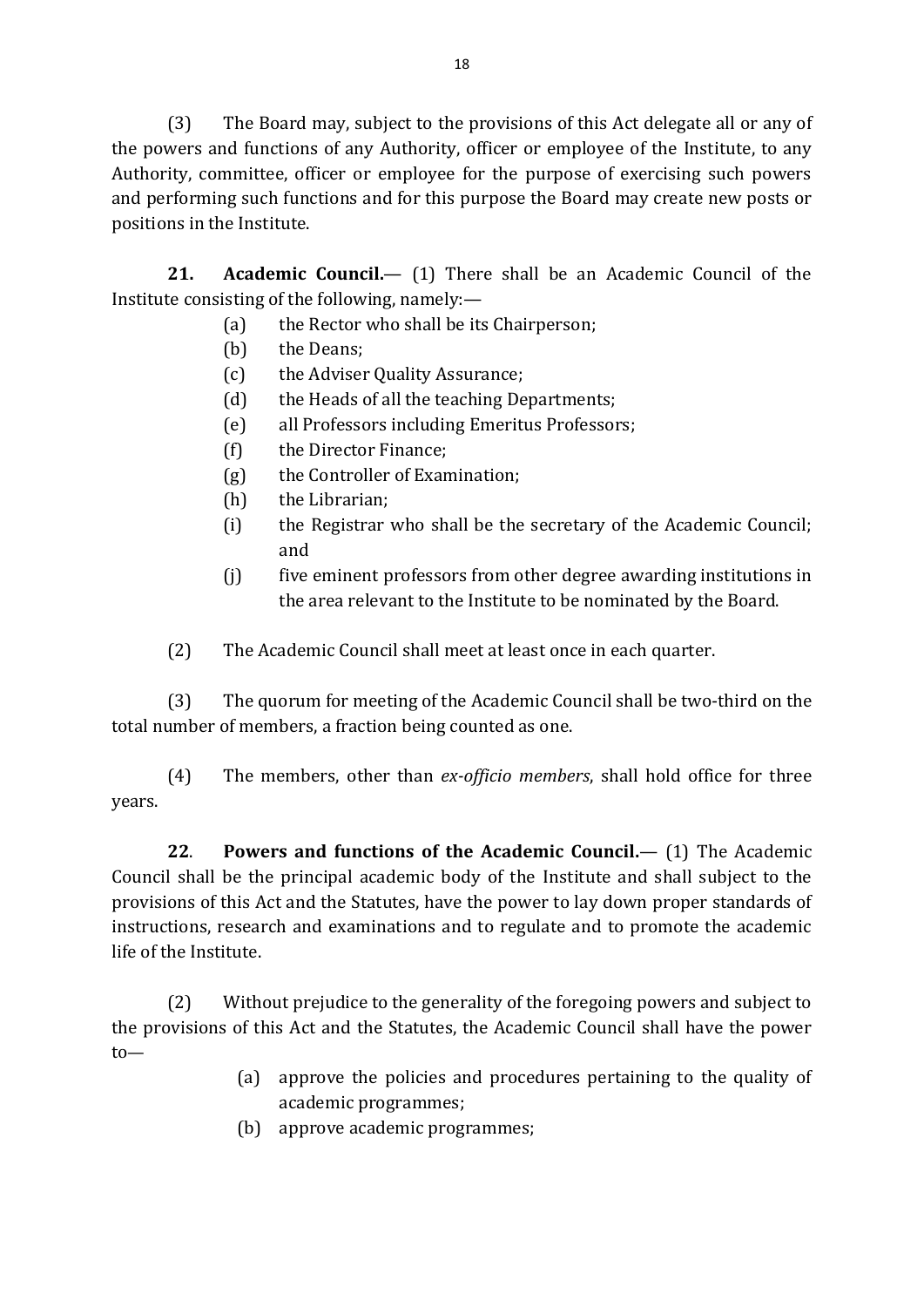- (c) approve the policies and procedures pertaining to student related functions including admissions, expulsions, punishments, examinations and certifications;
- (d) approve the policies and procedures assuring quality of teaching and research;
- (e) recommend the process and procedures for affiliation of other educational institutions;
- (f) propose to the Board schemes for the constitution and organization of Faculties, teaching departments and boards of studies;
- (g) appoint paper setters and examiners for all examinations of the Institute after receiving panels of names from the relevant authorities:
	- i. institute programmes for the continued professional development of Teachers at all levels;
	- ii. recognize the examinations of other universities or examining bodies as equivalent to the corresponding examination of the Institute; and
	- iii. regulate the award of studentships, scholarships, exhibitions, medals and prizes;
- (h) frame Regulations for submission to the Board;
- (i) prepare an annual report on the academic performance of the Institute; and
- (j) perform such other functions as may be prescribed by Regulations.

**23. Appointment of Committees by certain Authorities**.— (1) The Board, the Academic Council and other Authorities may, from time to time, appoint such standing, special or advisery committees, as they may deem fit and may place on such committees the persons who are not members of the Authorities appointing the committees.

(2) The constitution, functions and powers of the Authorities for which no specific provision has been made in this Act shall be such as may be prescribed by Statutes or Regulations.

# **CHAPTER – V**

# **STATUTES, REGULATIONS AND RULES**

**24. Statutes.**— (1) Subject to the provisions of this Act, Statutes to be published in the official Gazette may be made to regulate or prescribe all or any of the following matters, namely:—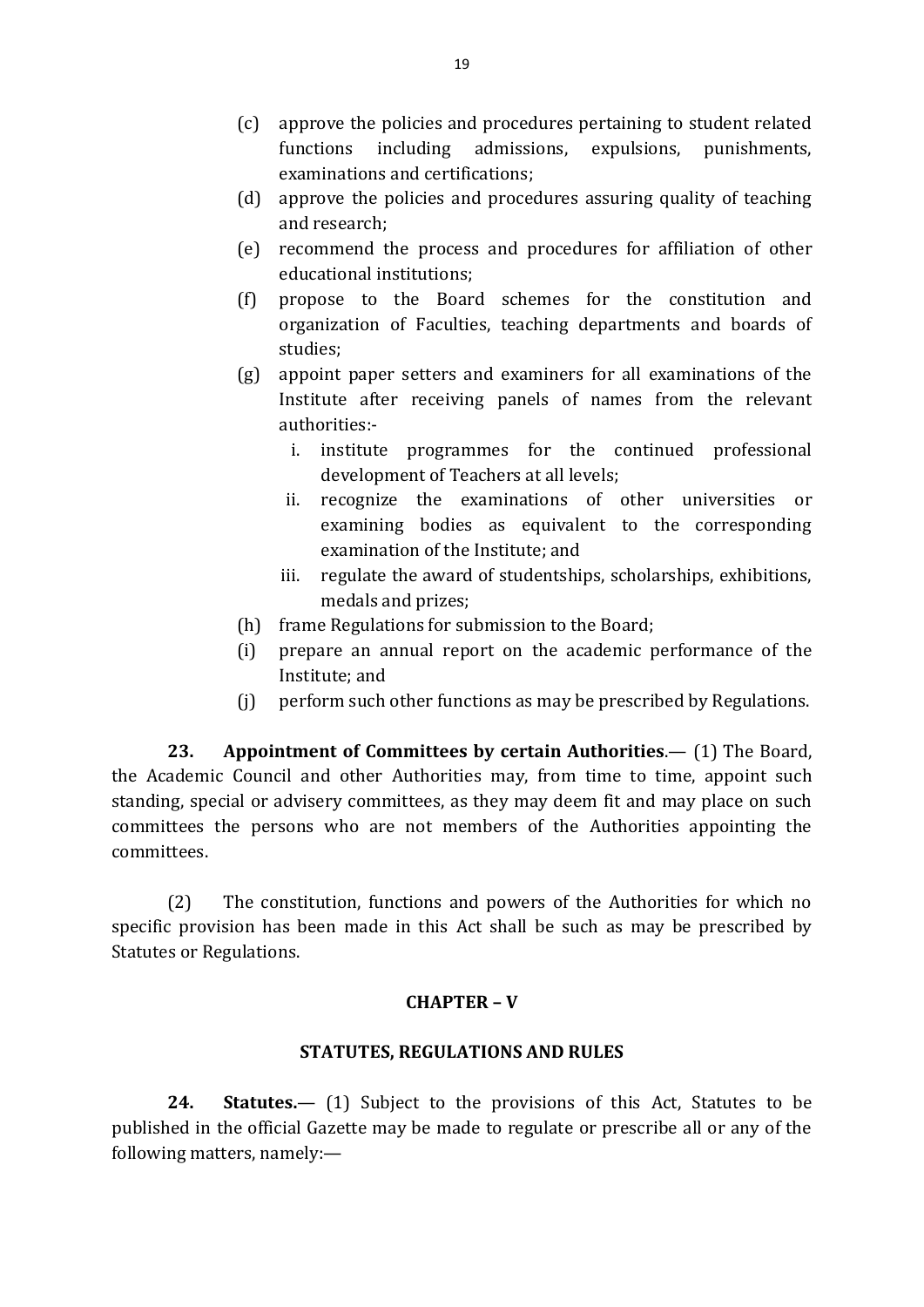- (a) the contents of and the manner in which the annual report to be presented by the Rector before the Board shall be prepared;
- (b) the fee and other charges;
- (c) the constitution of any pension, insurance, gratuity, provident fund and benevolent fund for employees;
- (d) the scales of pay and other terms and conditions of service of officers teachers and other employees;
- (e) the maintenance of the register of the graduates;
- (f) the establishment of Faculties, departments, schools, centers and other academic divisions;
- (g) the powers and duties of officers and teachers;
- (h) conditions under which the Institute may enter into arrangements with other institutions or with public bodies for purposes of research and advisory services;
- (i) conditions for appointment of Emeritus Professors and award honorary degrees;
- (j) efficiency and discipline of Institute employees;
- (k) the constitution and procedure to be followed by the Search Committee for appointment of the Rector;
- (l) constitution, functions and powers of the Authorities of the Institute; and
- (m) all other matters which by this Act are to be or may be prescribed or regulated by Statutes.

(2) The draft of the Statutes shall be proposed to the Board, by a committee constituted under the supervision of the Rector, which may approve or pass those with such modifications as the Board may think fit or may refer back to the committee, as the case may be, for reconsideration of the proposed draft:

Provided that the Board may initiate Statutes with respect to any matter in its power or with respect to which Statutes may be framed in terms of this Act and approve such statutes.

**25. Regulations.**— (1) Subject to the provisions of this Act and the Statues, the Academic Council may make regulations, to be published in the official Gazette, for all or any of the following matters, namely:—

- (a) the courses of study for degrees, diplomas and certificates of the Institute;
- (b) the manner in which the teaching referred to in sub-section  $(1)$  of section 6 shall be organized and conducted;
- (c) the admission and expulsion of students to and from the Institute;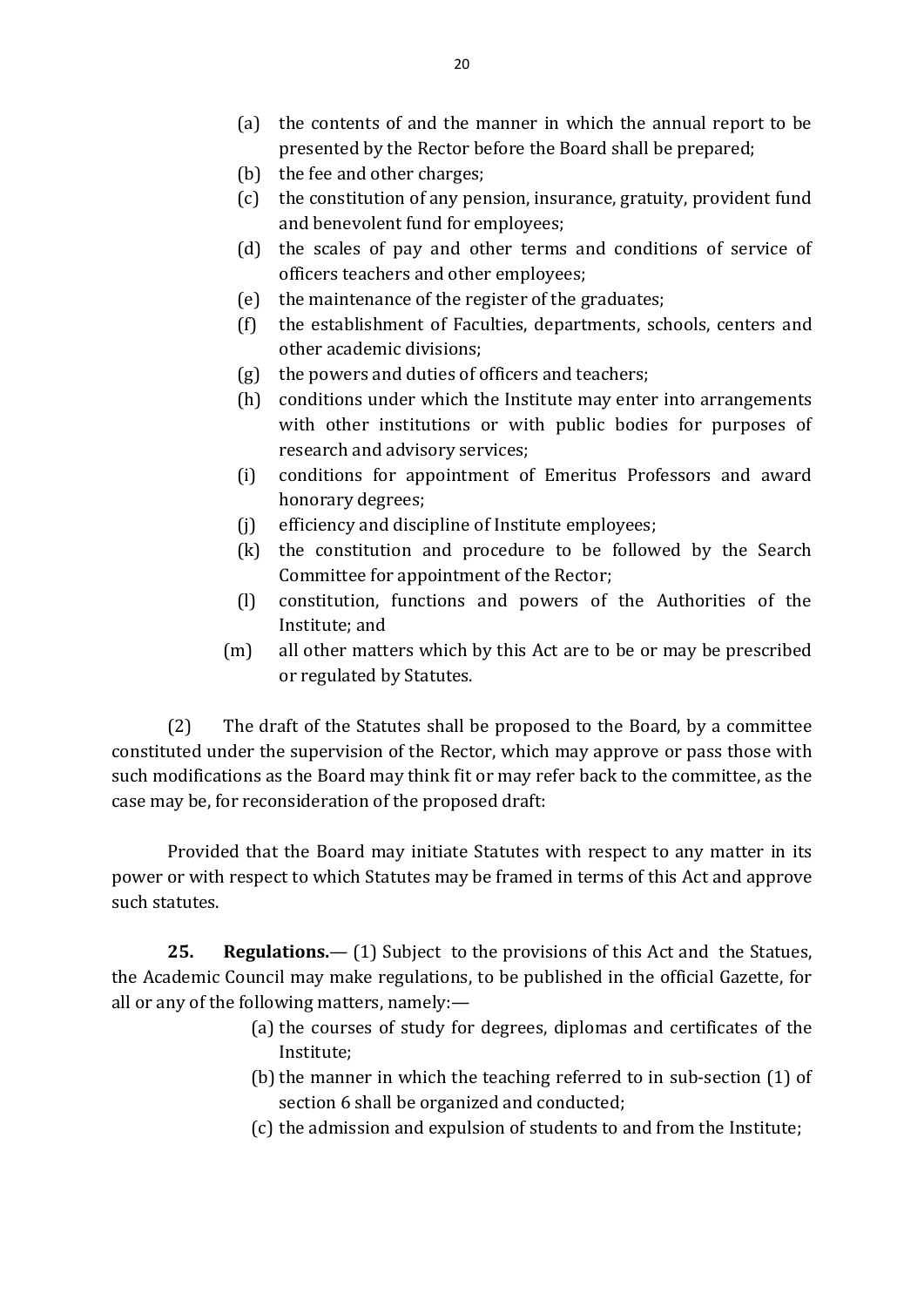- (d) the conditions under which students shall be admitted to the courses and the examinations of the Institute and shall become eligible for the award of degrees, diplomas and certificates;
- (e) the conduct of examinations;
- (f) conditions under which a person may carry on independent research to entitle him to a degree;
- (g) the institutions of fellowships, scholarships, exhibitions, medals and prizes;
- (h) the use of the Library;
- (i) the formation of Faculties, departments and board of studies; and
- (j) all other matters which by this Actor the statutes are to be or may be prescribed by Regulations.

(2) Regulations shall be proposed by the Academic Council and shall be submitted to the Board which may approve them or withhold approval or refer them back to the Academic Council for reconsideration. The Regulations proposed by the Academic Council shall not be effective unless that receive approval of the Board.

**26. Rules.**—(1) The Authorities and the other bodies of the Institute may make Rules, to be published in the official Gazette, consistent with this Act, Statutes and the Regulations, to regulate any matter relating to the affairs of the Institute which has not been provided for by this Act or that is not required to be regulated by Statues or Regulations, including Rules to regulate the conduct of business and the time and place of meetings and related matters.

(2) Rules shall become effective upon approval by the Board.

#### **CHAPTER***–***VI**

#### **FUND OF THE INSTITUTE**

**27. Fund of the Institute.**— The Institute shall have a Fund to which shall be credited its income from fee charges, donations, trusts, bequests, endowments, contributions, grants and all other sources.

**28. Audit and accounts.**—(1) The accounts of the Institute shall be maintained in such form and in such manner as may be prescribed.

(2) The teaching departments and all other bodies designated as such by the Board in terms of Statutes shall be independent cost centers of the Institute with authority vested in the head of each cost centre to sanction expenditure out of the budget allocated to it: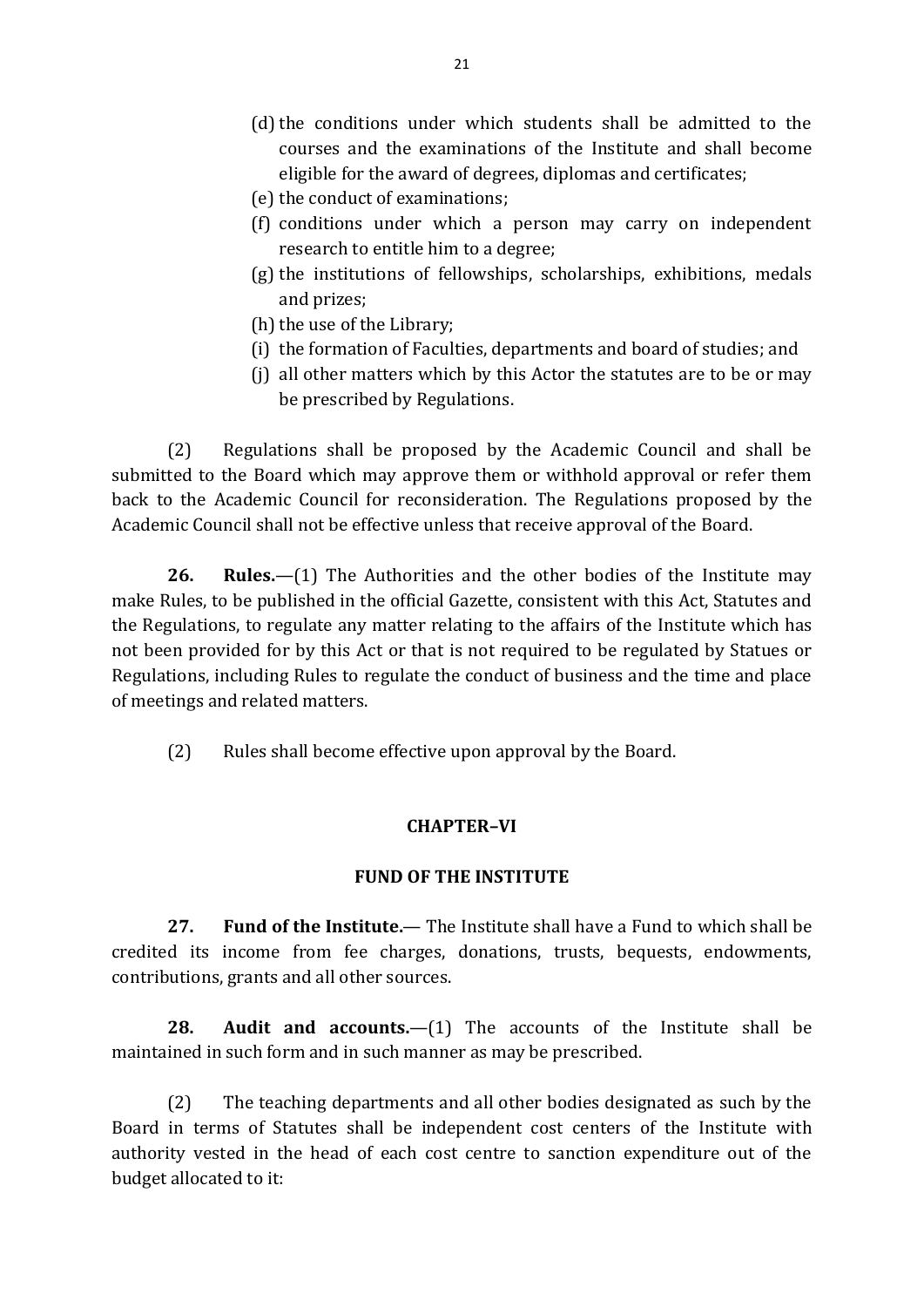Provided that re-appropriation from one head of account to another may be made by the head of a cost centre in accordance with and to the extent prescribed by the Statutes.

(3) All funds generated by a teaching department or other unit of the Institute through consultancy, research or other provision of service shall be made available without prejudice to the budgetary allocation otherwise made after deduction of overheads in the matter and to the extent prescribed by Statutes to the teaching Department or other unit for its development. A part of the funds so generated may be shared with the Institute Teachers or researchers in charge of the consultancy, research or service concerned in the manner and to the extent prescribed by Statutes.

(4) No expenditure shall be made from the funds of the Institute, unless a bill for its payment has been issued by the head of the cost center concerned in accordance with the relevant Statutes and the Treasure has verified that the allocation is provided for in the approved budget of the cost center, subject to the authority to re-appropriate available to the head of the cost center.

(5) Provision shall be made for an internal audit of the finances of the Institute.

(6) Without prejudice to the requirement of audit by an auditor appointed by Government in accordance with the provisions of any other law in force the annual audited statement of accounts of the Institute shall be prepared in conformity with the Generally Accepted Accounting Principles (GAAP) by a reputed firm of chartered accountants and signed by the Director Finance. The annual audited statement of accounts so prepared shall be submitted to the Auditor-General of Pakistan for his observations.

(7) The observations of the Auditor-General of Pakistan, if any, together with such annotations as the Director Finance may make shall be considered by the Board and shall be placed before the Board within six months of closing of the financial year.

#### **CHAPTER***–***VII**

#### **GENERAL PROVISIONS**

**29. Opportunity to show cause**.— Except as otherwise provided by this Act no officer, teacher or other employee of the Institute holding a permanent post shall be reduced in rank, or removed or compulsorily retired from service for cause arising out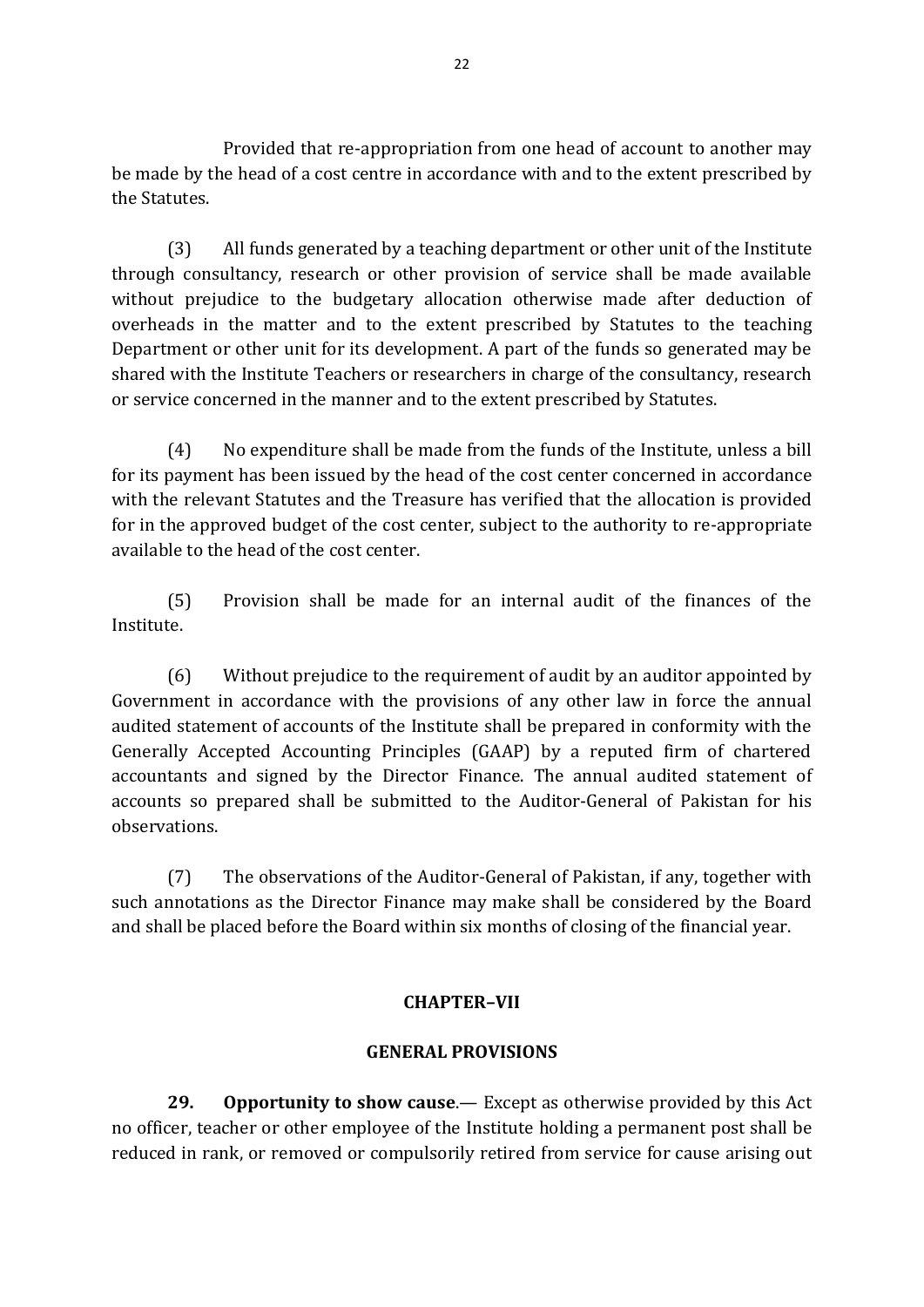of any act or omission on the part of the person concerned unless he has been given a reasonable opportunity of showing cause against the action proposed to be taken.

**30. Appeal to the Rector and the Board**.— Where an order is passed punishing any officer, other than the Rector, teacher or other employee of the Institute or altering or interpreting to his disadvantage the prescribed terms or conditions of his service, he shall, where the order is passed by any officer or teacher of the Institute, other than the Rector, have the right to appeal to the Rector against the order and where the order is passed by the Rector, have the right to appeal to the Board.

**31. Service of the Institute.**—(1) All persons employed by the Institute in accordance with the terms and conditions of service prescribed by Statutes shall be persons in the service of Pakistan for the purposes of any court or tribunal set up by law in terms of Article 212 of the Constitution of the Islamic Republic of Pakistan:

Provided that any provision as regards the terms and conditions of employment of persons in the service of Pakistan in general or in comparable employment notwithstanding the service of persons employed by the Institute shall be entirely governed by the terms and conditions prescribed by the relevant Statutes.

(2) An officer, teacher or other employees of the Institute shall retire from service on the attainment of such age or tenure of service as may be prescribed.

**32. Benefits and insurance**.— (1) The Institute shall constitute for the benefit of its officers, teachers and other employees schemes, as may be prescribed, for the provision of post-employment benefits as well as health and life insurance while in service.

(2) Where any provident fund has been constituted under this Act the provisions of the Provident Funds Act, 1925 (XIX of 1925), shall apply to such funds as if it were the Government Provident Fund.

**33. Commencement of term of office of members of Authority**.— (1) When a member of a newly constituted Authority is elected, appointed or nominated his tenure of office shall be as may be prescribed.

(2) Where a member who has accepted any other assignment or for any other similar reason remains absent from the Institute for a period of not less than six months he shall be deemed to have resigned and vacated his seat.

**34. Filling of causal vacancies in Authorities**.— Any casual vacancy among the members of any Authority shall be filled, as soon as conveniently may be, in the same manner and by the same person or Authority that had appointed the member whose place has become vacant and the person appointed to the vacancy shall be a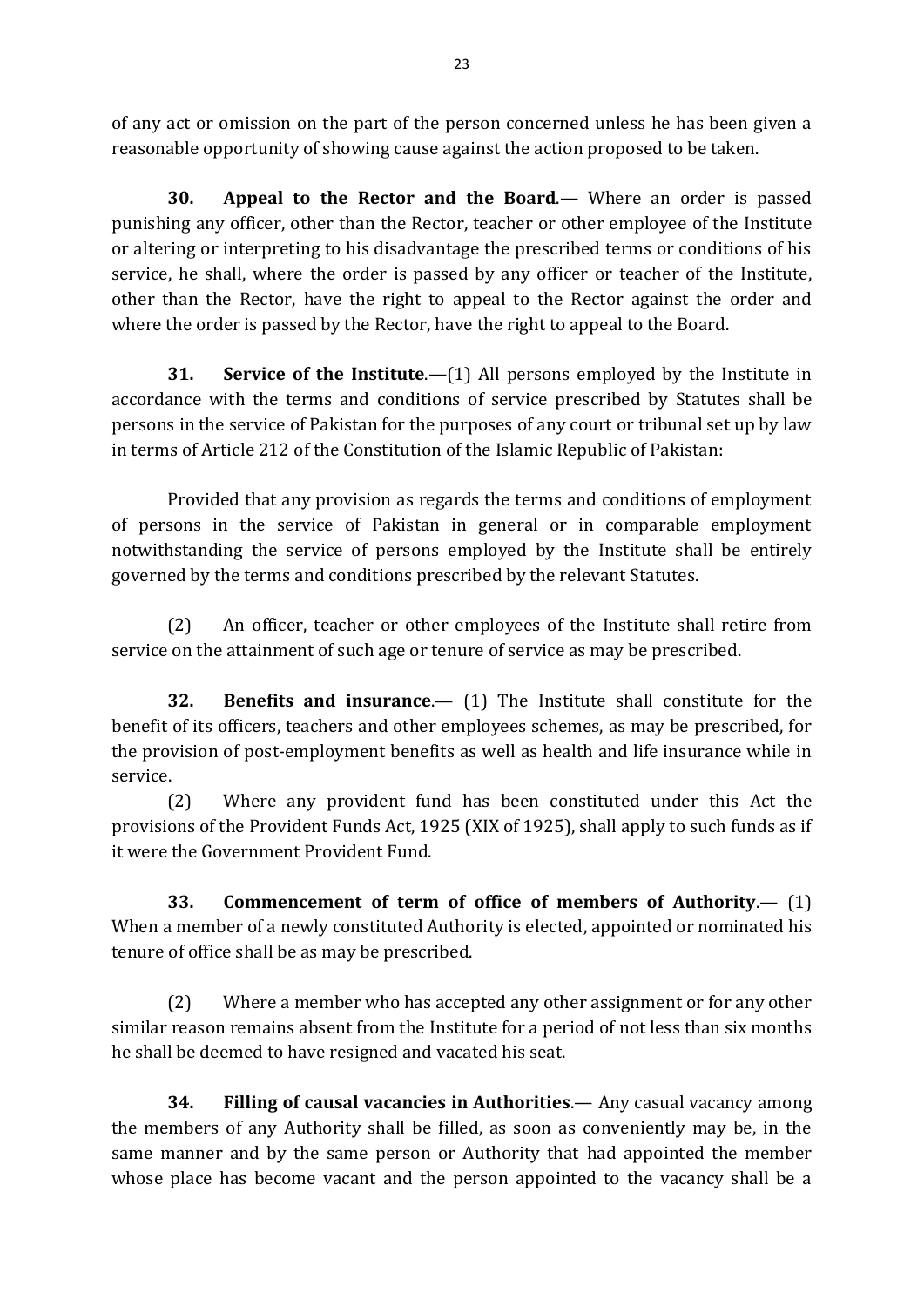member of such Authority for the residue of the term for which the person whose place be fills would have been a member.

**35. Flaws in the constitution of Authorities**.— Where there is a flaw in the constitution of an Authority, as constituted under this Act, the Statutes or the Regulations on account of the abolition of a specified office under Government or because an organization, institution or other body outside the Institute has been dissolved or has ceased to function, or because of some other similar reason, such flow shall be removed in such manner as the Board may direct.

**36. Proceedings of Authorities not invalidated by the vacancies**.—No act, resolution or decision of any Authority shall be invalid by reason, of any vacancy in the Authority doing, passing, or making it or by reason of any want of qualifications invalidity in the election, appointment or nomination of any *de-facto* member of the Authority whether present or absent.

**37. First Statutes and Regulations**.—(1) Notwithstanding anything to the contrary contained in this Act, the first Statutes and Regulations specified in the Schedule to this Act shall be deemed to be Statutes and Regulations made under sections 24 and 25 respectively and shall continue to remain in force till the time new Statutes and Regulations are framed in accordance with the provisions of this Act.

(2) Notwithstanding anything contained in this Act, the members of the first Board, except the Institute Professors, shall be appointed by the Chancellor in accordance with the number and criteria for membership specified in this Act. The first Board so constituted shall initiate, as soon as possible, the process for recruitment of Institute professors and appointment of members of the Academic Council in accordance with the terms of this Act. The Institute professors to be appointed to the first Board shall be appointed as soon as the procedure prescribed for appointment of Institute professors to the Board has been complied with. The term of tenure provided in sub-section (3) of section 19 notwithstanding, one-third of the members, other than *ex-officio* members, of the first Board, to be determined by lot, shall retire from office on the expiration of one year from the date of appointment by the Chancellor. One-half of the remaining members, other than *ex-officio* members, of the first Board, to be determined by lot, shall retire from office on the expiration of two years from the date of appointment and the remaining one-half, other than *ex-officio* members, shall retire from office on expiration of the third year.

(3) Notwithstanding anything contained in this Act, the first Rector shall be appointed by the Chancellor for a period of four years.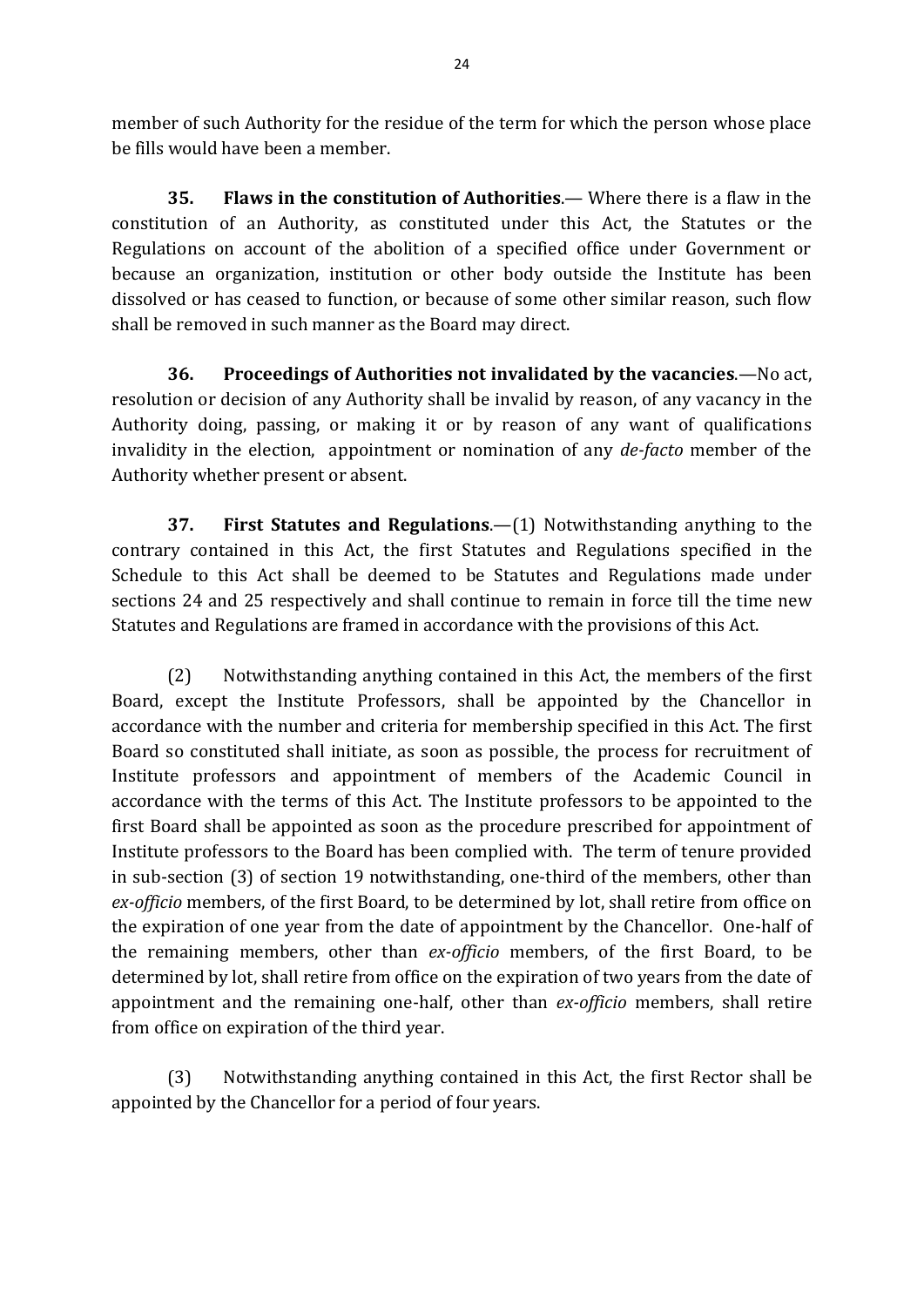**38. Interpretation and removal of difficulties.**—(1) If any question arises as to the interpretation of any of the provisions of this Act it shall be placed before the Chancellor whose decision thereon shall be final.

(2) If any difficulty arises in giving effect to any of the provisions of this Act, the Chancellor may make such order after obtaining views of the Board, not inconsistent with the provisions of this Act, as may appear to him to be necessary for removing the difficulty.

(3) Where this Act make any provision for anything to be done but no provision or no sufficient provision has been made as respects the authority by whom, or the time at which, or the manner in which, it shall be done, then it shall be done by such authority, at such time or in such manner as the Chancellor may direct after obtaining views of the Board.

**39. Indemnity.**— No suit or legal proceedings shall lie against the Government, the Institute or any Authority, officer or employee of the Institute or a member of an Authority in respect of anything which is done in good faith under this Act.

**40. Power to allow appointment of employees of the Government, other universities or educational or research institutions to the Institute.**— (1) Notwithstanding anything contained in this Act, the Board may on advice of the Finance and Planning Committee, allow any post in the Institute to be filled in by appointment, on such terms as the Board may specify, an employee of the Government or any other institute or educational or research institution.

(2) Where any appointment has been made under this section, the terms and conditions of service of the appointee shall not be less favorable than those admissible to him immediately before such appointment and he shall be entitled to all benefits of his post of service.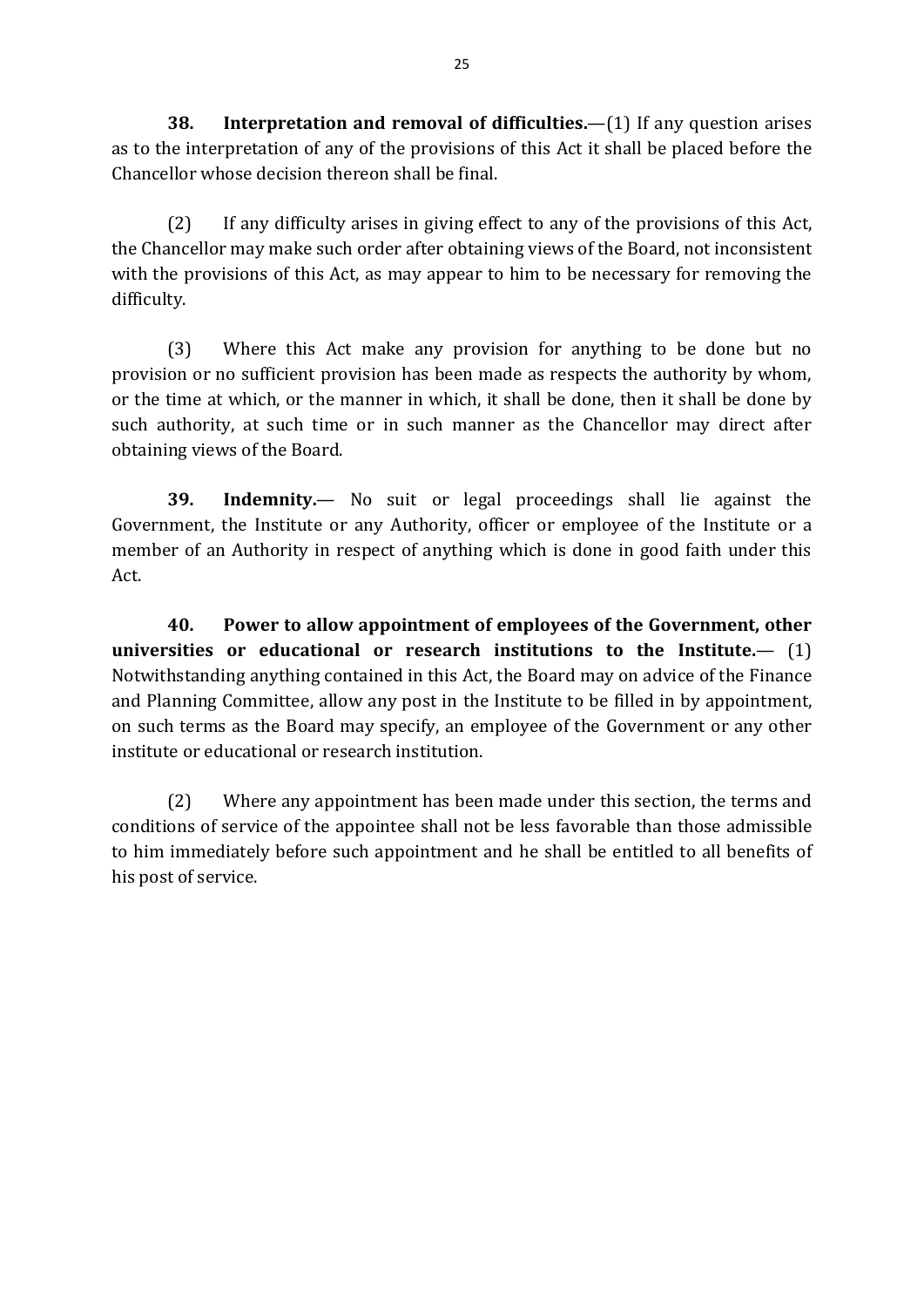# **SCHEDULE**

# **[***see section 38***] The First Statutes of the Hyderabad Institute for Technology and Management Sciences**

**1. Faculties.**—(1) The Institute shall have the following faculties, namely:—

- (a) Faculty of ICT, Arts and Humanities
- (b) Faculty of Design, Music and Creative Arts
- (c) Faculty of Natural Sciences;
- (d) Faculty of Business and Entrepreneurship; and
- (e) Any other Faculty as considered appropriate by the Board.

(2) Each faculty shall include teaching departments, centers or the other teaching or research units as may be prescribed by the Statutes.

**2. Board of Faculty.**—(1) There shall be a Board of each Faculty which shall consist of—

- (a) the Dean to be appointed in manner prescribed in sub-paragraph (2) of paragraph 3;
- (b) the Professors, the Directors and the Heads of the Teaching Departments comprised in the Faculty;
- (c) Adviser Quality Assurance;
- (d) two members of each Board of Studies comprised in the Faculty to be nominated by the Board of Studies concerned; and
- (e) three teachers to be nominated by the Academic Council by reason of their specialized knowledge of the subjects which, though not assigned to the Faculty have in the opinion of the Academic

Council, important bearing on the subjects assigned to the Faculty.

(2) The members mentioned in clauses (d) and (e) of sub-paragraph (1) shall hold offices for two years.

(3) The quorum for a meeting of the Board of a Faculty shall be two-third of the total number of members, fraction being counted as one.

(4) The Board of each Faculty shall, subject to the general control of the Academic Council and the Board of Governors, have the powers to—

- (a) co-ordinate the teaching, publication and research work in the subjects assigned to the Faculty;
- (b) scrutinize the recommendations of the Board of Studies in the Faculty with regard to the appointment or paper setters and examiners, except for research examinations, and to forward the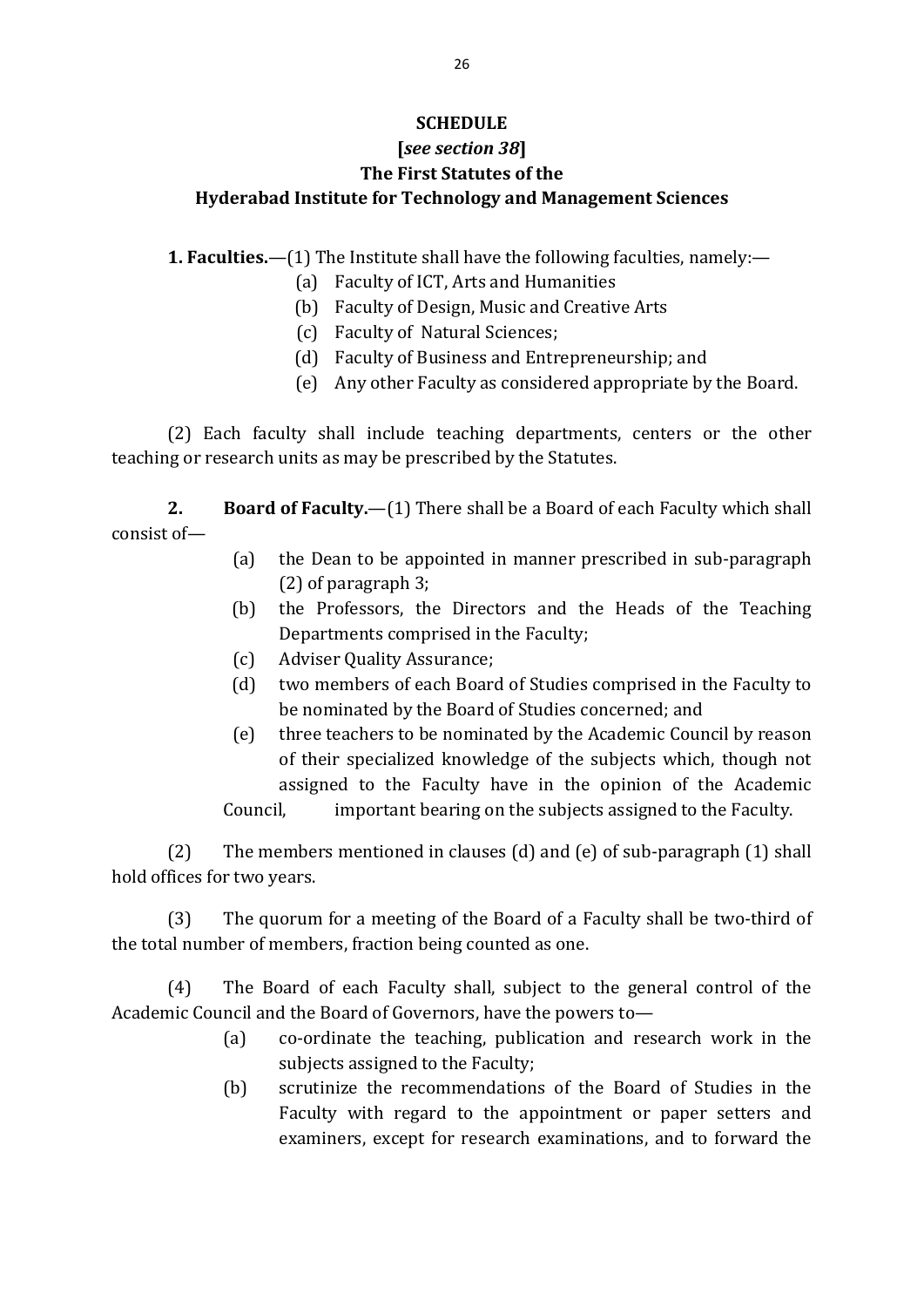panels of suitable paper setters and examiners for each examination to the Rector;

- (c) consider any other academic matter relating to the Faculty and to report thereon to the Academic Council; and
- (d) perform such other functions as may be assigned.

**3. Dean.-** (1) There shall be a Dean of each Faculty, who shall be the Chairperson and convener of the Board of the Faculty.

(2) The Dean of each Faculty shall be appointed by the Chancellor from among the three senior most Professors in the Faculty for a period of three years. A Dean shall be eligible for re-appointment:

Provided that if no professor is available in a Faculty, the Vice Chancellor may assigned the charge of the post to the Dean of other Faculty till a Professor of the Faculty itself is appointed.

(3) The Dean shall present candidates for admission to degrees except honorary degrees, in the courses falling within the purview of the Faculty.

(4) The Dean shall exercise such administrative and academic powers as may be delegated to him.

(5) At any time when the office of the Dean is vacant, or the Dean is absent or is unable to perform the functions of his office due to illness or some other cause, the Dean from other Faculty shall perform the duties of the Dean till the appointment of new Dean or his return to office.

(6) The Vice Chancellor shall initiate the process of appointment of a Dean well before the expiry of the term of the sitting Dean or his retirement.

**4. Teaching Departments and Heads of the Departments.**—(1) There shall be a Teaching Department for each subject or a group of subjects, as may be prescribed by regulations, and each Teaching Department shall be headed by a Head of the Department.

(2) The Head of a Teaching Department shall be appointed by the Board on the recommendation of the Rector from amongst the three senior most Professors of the Department for a period of three years and shall be eligible for re-appointment:

Provided that in a Department where there are less than three Professors the appointment shall be made from amongst the three most senior Professors and Associate Professors of the Department: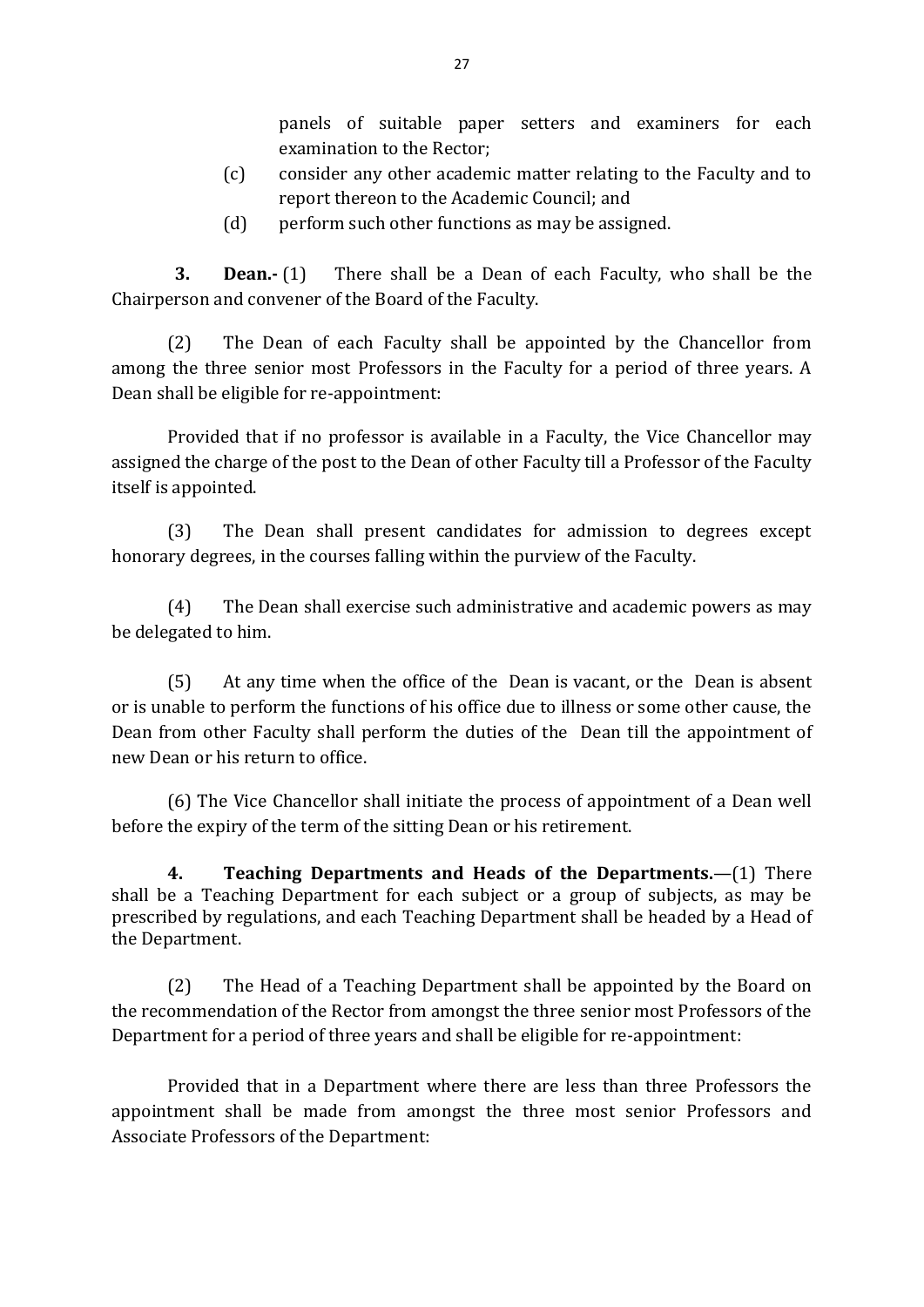Provided further that in a Department where there is no Professor or Associate Professor, no such appointment shall be made and the Department shall be looked after by the Dean of the Faculty with the assistance of the most senior teacher of the Department.

(3) The Head of the Department shall plan, organize and supervise the work of the Department and shall be responsible to the Dean for the work of his Department.

**5. Board of Studies.**—(1) There shall be a separate Board of Studies for each subject or group of subjects, as may be prescribed by regulations.

- (2) Each Board of Studies shall consist of
	- (a) the Head of the Teaching Department;
	- (b) Adviser Quality Assurance; and
	- (c) all Professors and Associate Professors in the Teaching Department:

Provided that if the total number of Teachers under clause (c) and this clause comes to less than three, this number may be made up by nominating one Lecturer or Assistant Professor from amongst the Teachers; *and*

- (d) one teacher of the subject from outside the Department or preferably from any other institution to be appointed by the Rector.
- (3) The functions of the Board of Studies shall be to—
	- (a) advise the Authorities on all academic matter connected with instruction, publication, research and examination in the subject concerned;
	- (b) propose circular and syllabi for all degrees, diplomas and certificate courses in the subject or subjects concerned; and
	- (c) perform such other functions as may be prescribed.

**6. Graduate Studies and Research Board.**—(1) The Graduate Studies and Research Board shall consist of —

- (a) the Rector as Chairperson;
- (b) the Deans;
- (c) the Adviser Quality Assurance;
- (d) three Professor of the Institute other than Deans to be appointed by the Academic Council; and
- (e) three Professors from other degree awarding institutions having research qualifications and experience to be appointed by the Board.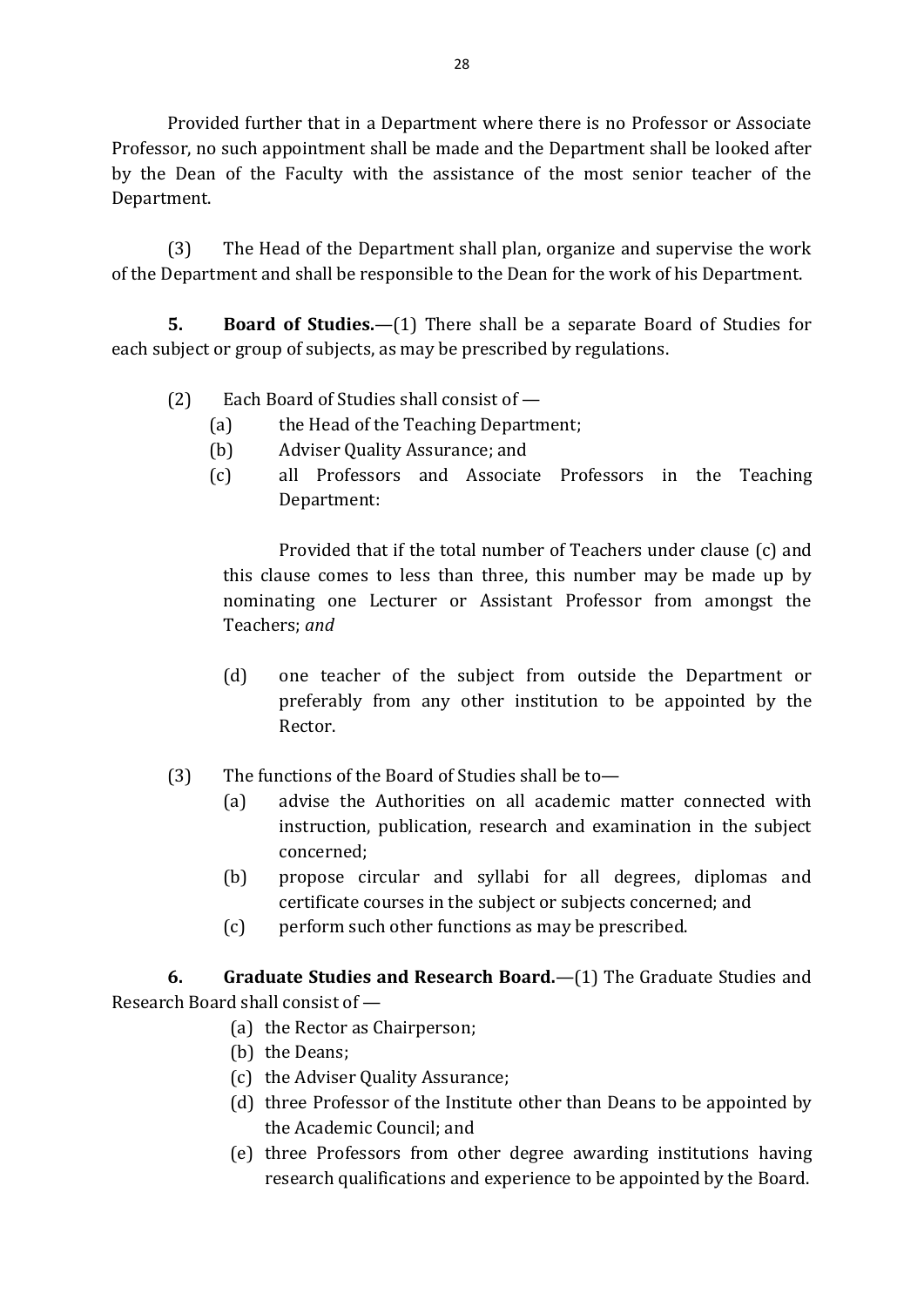(2) The term of office of members of the Graduate Studies and Research Board, other than *ex-officio* members, shall be three years.

(3) The quorum for a meeting of the Graduate Studies and Research Board shall be two-third of the total number of members, fraction being counted as one.

- (4) The functions of the Graduate Studies and Research Board shall be
	- (a) to advise the Authorities on all matters connected with the promotion of graduate studies, publication and research in the Institute;
	- (b) to consider and report to the Authorities on the institution of research degrees in the Institute;
	- (c) to propose regulations regarding the award of research degrees;
	- (d) to appoint supervisors for research studies and to determine the subjects for their thesis;
	- (e) to recommend panels of names of paper setters and examiners for research examinations after considering the proposals of the Board of Faculties in this behalf; and
	- (f) to perform such other functions as may be prescribed by regulations.
- **7. Selection Board.**—(1) The Selection Board shall consist of—
	- (a) the Rector as Chairperson;
	- (b) Secretary, Ministry of Federal Education and
		- Professional Training or his nominee;
	- (c) Chairperson of the Commission or his nominee;
	- (d) concerned Dean of the Faculty;
	- (e) the two members of the Board of Governors nominated by the Board;
	- (f) two members from industry nominated by the Board; and
	- (g) Registrar as Secretary of the Selection Board.

(2) The members mentioned in clause (e) and (f) of sub-paragraph (1) shall hold office for two years.

(3) The quorum of Selection Board shall be two-third of the total number of members, fraction being counted as one.

(4) No member who is candidate for the post to which appointment is to be made shall take part in the proceedings of the Board.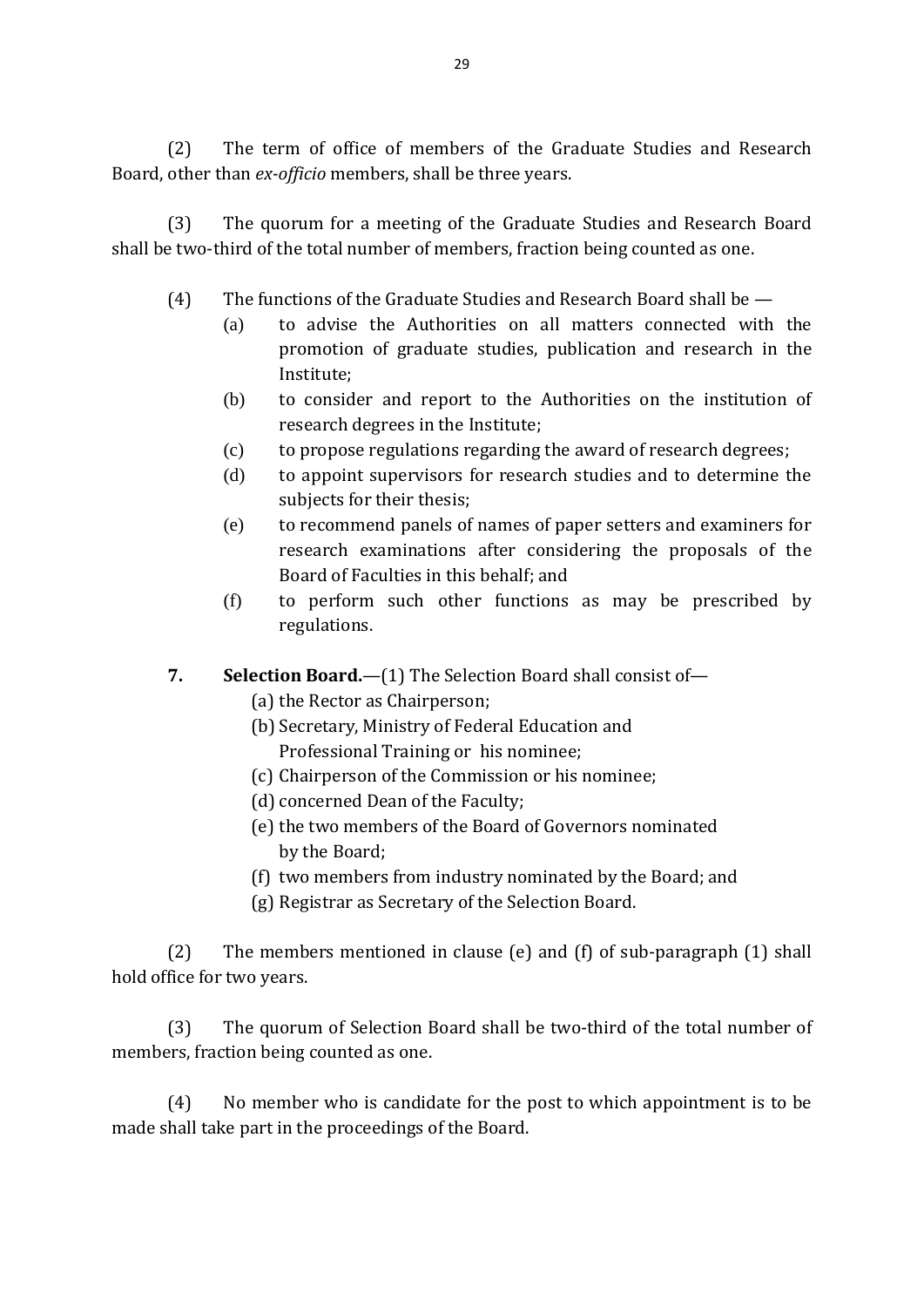(5) In selecting candidates for posts of Professors and Associate Professors, the Selection Board shall co-opted or consult three experts in the subject concerned and in selecting candidates for other teaching posts, two experts in the subject concerned, to be nominated by the Rector from the standing list of experts for each subject approved by the Board on the recommendation of the Selection Board and revised from time to time.

(6) The Selection Board for teaching and other posts shall consider the applications received in response to advertisement and recommend to the Board of Governors the names of suitable candidates for appointment to teaching or other posts, as the case may be and may also recommend —

- (a) the grant of a higher initial pay in a suitable case for reasons to be recorded; *or*
- (b) the grant of a special pay-package in a suitable case for reasons to be recorded.

**8. Finance and Planning Committee.**—(1) The Finance and Planning Committee shall consist of —

- (a) the Rector as Chairperson;
- (b) one member of the Board to be appointed by the Board;
- (c) two members of the Academic Council to be appointed by the Academic Council;
- (d) representative of the Commission;
- (e) representative of the Ministry of Finance;
- (f) the Registrar;
- (g) the Director Planning & Development; and
- (h) the Director Finance who shall be the secretary of the Committee.

(2) The quorum for a meeting of the Finance and Planning Committee shall be two-third of the total number of members, fraction being counted as one.

(3) The functions of the Finance and Planning Committee shall be to —

- (a) consider the annual statement of accounts and the annual and revised budget estimates and advice the Board thereon;
- (b) consider creation and abolishment of teaching and administrative posts and recommend to the Board thereon;
- (c) review periodically the financial position of the Institute;
- (d) advice the Board on all matters relating to planning, development, finance investments, and accounts of the Institute; and
- (e) perform such other functions as may be prescribed.
- **9. Discipline Committee.** (1) The Discipline Committee shall consist of—